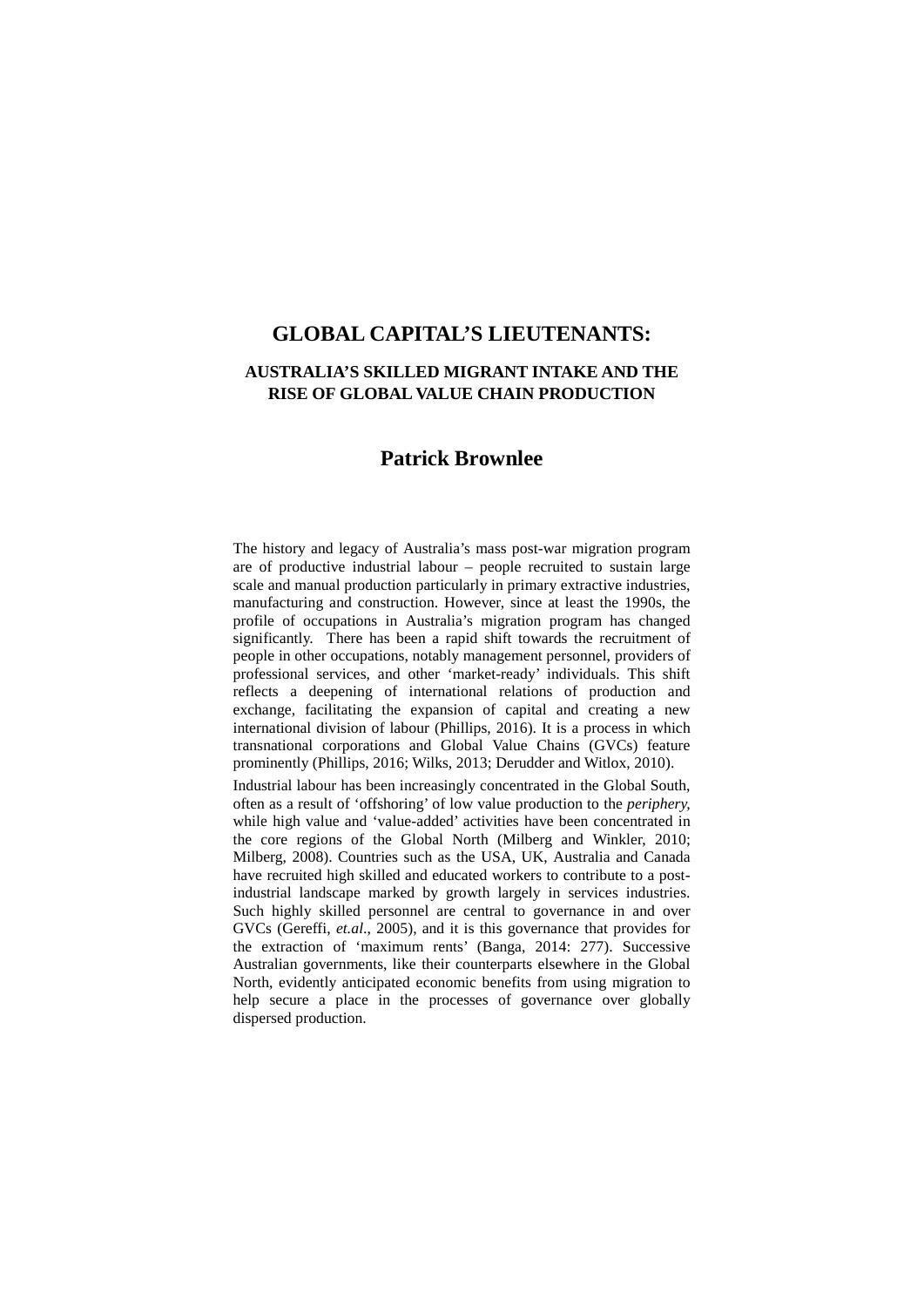This article analyses Australia's migrant intake in relation to the growth in Global Value Chain activity during the last two decades. It indicates how migrant occupational categories relate to class relations defined by Australia's engagement in the global market economy.

For this purpose, available data on GVC growth from 1995 to 2009, sourced from the IMF and OECD, is first presented. Data on the occupational composition of skilled migration to and from Australia during and beyond the same period (*i.e.* from mid-1990s) is then analysed, showing the radical shift in migrant occupational intake that has occurred. The majority of migrant visas have been provided to what are termed *non-productive* and *market-expanding* occupations, including managers and corporate professionals, business people as well as the independently wealthy.

The term *non-productive* labour draws upon Marxist value theory. This theorises labour's capacity to yield profit relative to its cost in the production of commodities. Productive labour directly contributes surplus value to the extent that the value of what is produced exceeds the wages that are paid to the workers. Non-productive labour contributes more indirectly to the production and expansion of capital. Duménil and Lévy (2011) advance the term 'profit-rate maximising' *labour* to help explain this stratum of a workforce who are not owners of production, but assist in either managing inputs to produce actual commodities or ensuring the exchange and circulation of those commodities. Certain administrative functions required by a firm to keep accounts might be one example befitting 'profit-rate maximising labour'. However, Duménil and Lévy contend that such clerical-administrators are of the same *political* class as wage labourers because they are 'dominated' socially (Dumenil and levy, 2011: 223). In other words, a hierarchical employment relationship determines the extent to which a nonproductive occupation ultimately supports, or is in dialectical conflict with, capital.

Cleavages between labour and 'management' and capitalists are complex economic and social phenomena, particularly in post-industrialised neoliberal market economies such as Australia, and in globally dispersed forms of production. Deciding the point at which labour value is productive and when it is 'value-adding' or profit-maximising is complex, more so where globalised informational capital bears upon both labour process and product (Castells, 2000).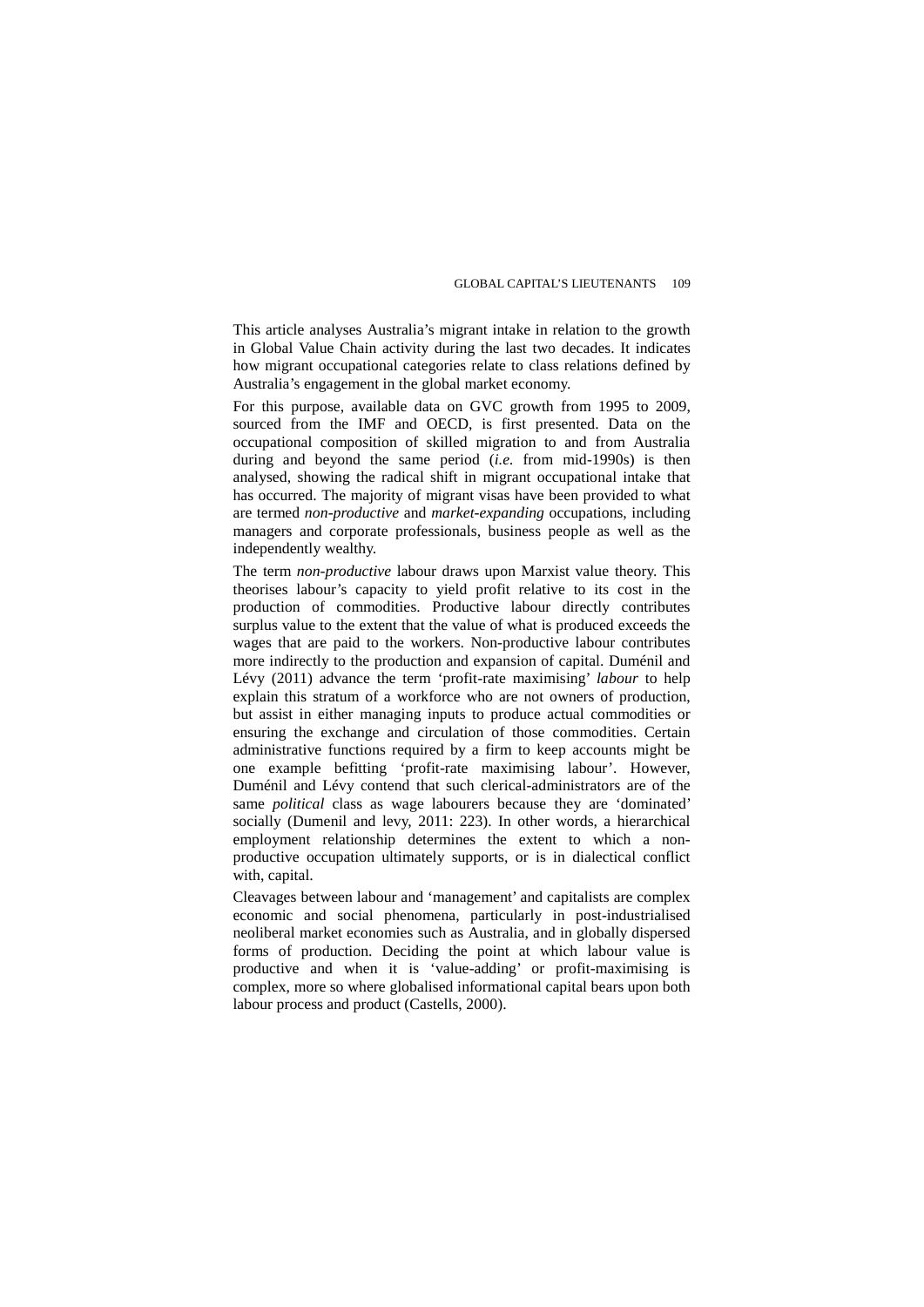In other words, the transformation of materials into commodities via labour is now overwhelmed by a complexity of labour-displacing information and technology embodied within commodity production, within the knowledge practices used to control labour (*e.g*. contracts and labour law, skills and classifications, corporate cultures) and exchange its value in the global market (*e.g*. marketing and communications, logistics, capital, finance and credit knowledge). Adding further complexity, occupational hierarchies within a global value chain are socially and culturally specific, affecting degrees of control over dispersed and lowervalue production.

Understanding how class relations in Australia are embedded in migration is impeded by the official terminology used to describe migration. This is largely technocratic, compounding the obfuscation of class relations. For instance, the official ABS data shows that most migration falls within the 'skilled' visa categorisation (where skill connotes an application to task). Looking at whether migrants arrive through an *employer* nomination scheme (ENS), or whether skilled migration responds to a 'demand-driven' 'labour market' (Wright, 2012; Hawthorne, 2006) tends to draw attention away from the occupational class relations. Meanwhile, analytical distinctions between permanent and temporary skilled migration that focus attention on job opportunity, livelihood and 'precarity' (Robertson and Boese, 2015) contribute to a generic perception that vulnerable labour comprises Australia's migration intake (*cf.* Colic-Peisker, 2011). Perceptions about Australian migration as labour do stem from a genuine concern that the large temporary skilled visa category allows for the exploitation of 'cheap labour' in Australia (Woodley, 2015; Phillips, 2007). Indeed, migrant labour is often vulnerable, but recent shifts in Australia's skilled migrant intake look quite different when studied in Marxian value and class terms.

A class-based analysis needs to consider how Australia's migration programs relate to the exploitation of low-waged workers, both in Australia and abroad. This shifts the focus to seeing how the increased prevalence of skilled-professionals migration forms part of Australia's participation in a global system of labour exploitation. In relation to global migration patterns, Peixoto (2001) refers to this grouping as a 'cadre'. Bauder (2011) distinguishes 'privileged labour' to highlight differential treatment and opportunity for migrants developing and directing the global market. These are class-related concepts.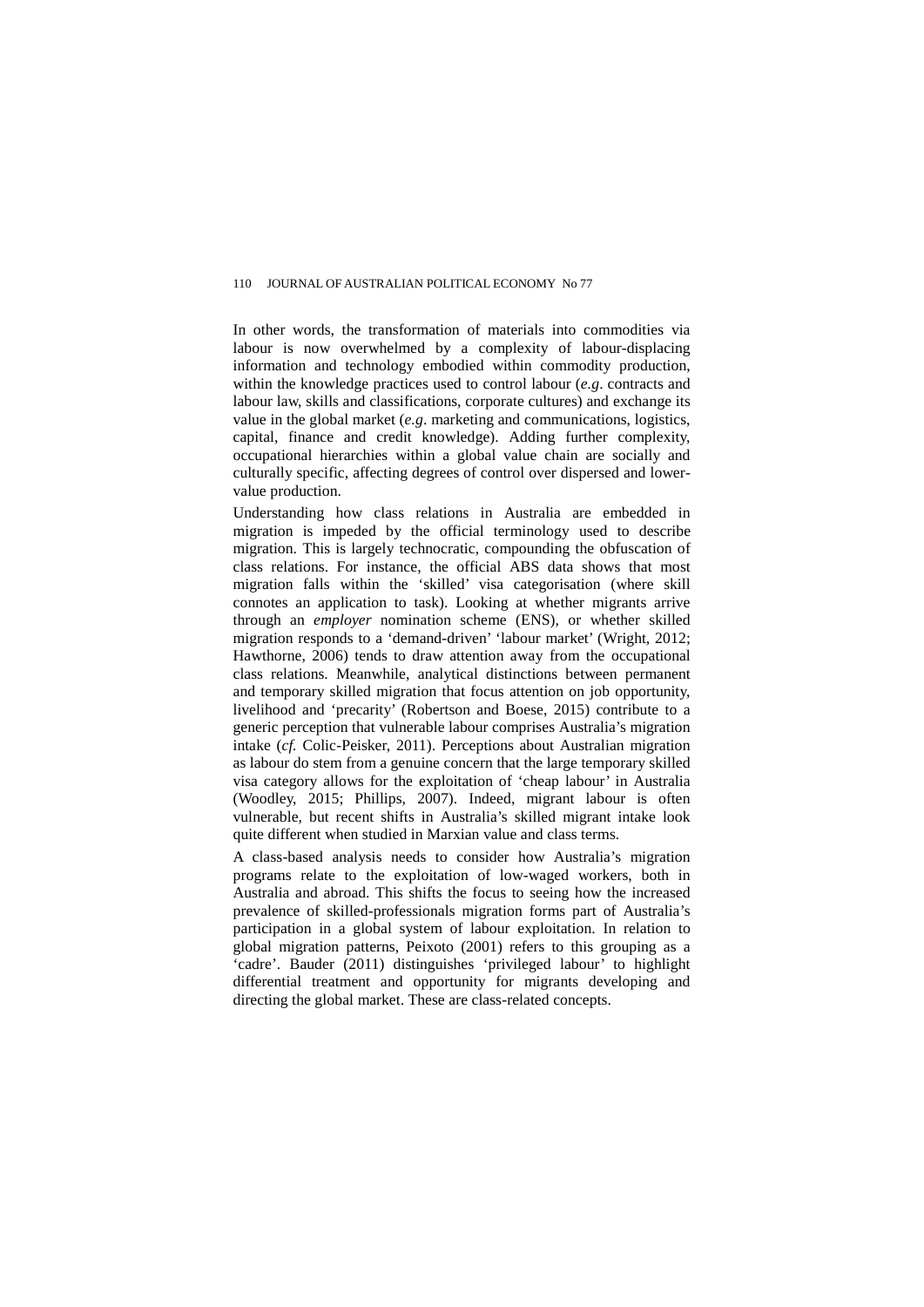This article extends ideas about global value chain production as centred on the movement and state 'accumulation' of people who create, control and expand value. The focus is not on the global corporate elite who control value chains, but on the mobility of their 'lieutenants' or agents. These lieutenants include migrants whose recruitment, especially via temporary visa conditions, supports globalised production and its expansion as a feature of a neoliberal global market economy.

# **Growth and Accumulation via Value Chains**

Focusing on global value chains provides a means of conceptualising and analysing the processes of production and accumulation. It draws attention to individuals, occupations and classes who create and exchange the value in commodities. Konzelmann *et.al.,* (2012), for example, note the growth in finance as an 'industry' in its own right but with particularities in countries such as Australia, the UK, USA and Canada. Relatedly, Peetz and Murray (2012) describe the financial elite's growing influence in the corporate world, while Parnreiter (2010) examines the controlling presence of real estate and legal firms from the global North servicing off-shore production in Mexico.

A constellation of global financial elites, investor groups and nationstates has driven and expanded global market capitalism, creating a halo of services, structures and ranks of business professionals present at different points in the chain. For Sassen (1991), among others (*e.g*. Derudder and Witlox, 2010), this constellation is conceptualized as the 'global city'. For others, (*e.g.* Wilks, 2013) transnational corporations (TNCs) are the preferred unit of analysis. Migration is often an implicit feature and sometimes explicit. Recent research by Sanderson *et.al.,*  (2015) focusses on producer services in Global Cities rather than GVCs to demonstrate a direct link between concentrations of diverse and higher skilled migration and governance in and through global economy.

Growth in commodity or value chain production is not new to capitalist production, but it has grown in scale, making it a key component of post-1970s globalisation. The OECD's major review of GVCs lauds the production side of value chains for their efficiency and yet simultaneously fails to address the fundamental point of the unequal accumulation of value. That OECD report notes: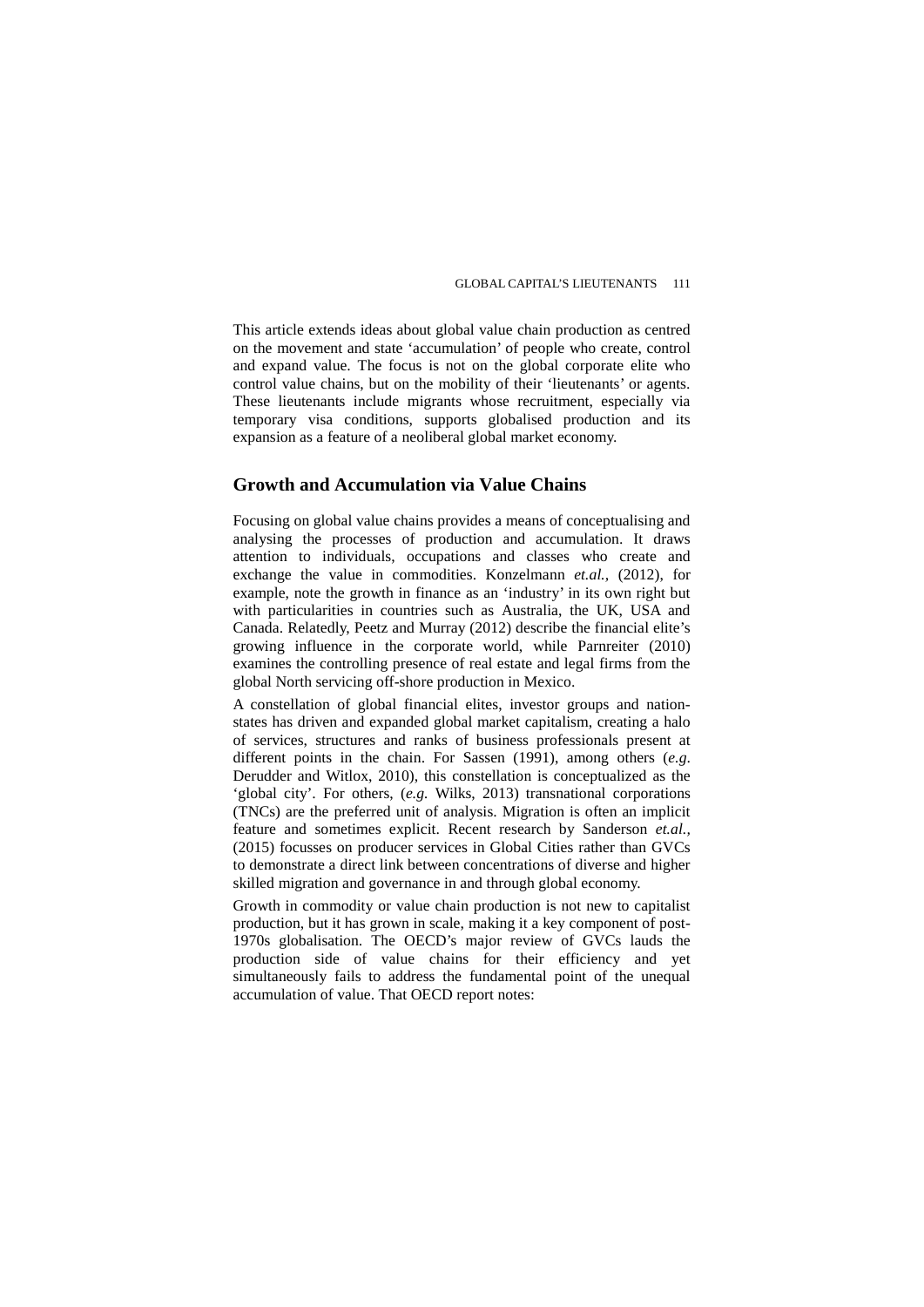This international fragmentation of production is a powerful source of increased efficiency and firm competitiveness. Today, more than half of world manufactured imports are **intermediate** goods (primary goods, parts and components, and semi-finished products), and more than 70% of world services imports are **intermediate** services (Backer and Miroudot, 2013: 5).

Drawing upon OECD's Trade in Value Added data (OECD-TiVA, June 2015 release), it is evident that, since 1995, GVC participation rates for Australia have increased, notwithstanding the Global Financial Crisis of 2007-08. One indicator is the value of re-exported intermediate imports (REII). An intermediate import is one that has been part-processed one or more steps back in a value chain. That import is then further processed or part-processed for further export (REII) to a subsequent, possibly final destination in a chain. In the case of Australia, the value of REIIs more than quintupled from \$8.8 billion in 1995 to almost \$46 billion by 2011 (OECD-TiVA, June 2015).

Another GVC participation indicator is the value of re-imported domestic value added content of exports. This is the value of commodities produced in Australia that are exported for further processing, reimported to Australia, further processed and then exported again. While this represents a smaller share of Australia's overall export activity, its growth from 1995 to 2011 is significant – from \$50 million to \$360 million, a sevenfold increase (OECD-TiVA, June 2015).

Figure 1 (on the following page) shows how OECD countries vary in terms of their participation in GVCs. Participation is measured here in terms of the simple export of 'intermediates' (goods and services that are exported for further transformation and 'value adding'), expressed as a percentage of gross exports*.* 

Working from the bottom of each bar (1995) to the top (2008), almost all countries represented in the figure have increased their GVC participation via the trade in 'intermediates' – on average between 10- 20%. South Korea (31%), Taiwan (27%) and then the Philippines (25%) show the greatest growth in GVC participation over the period. Australia experienced a 15% increase in participation (from 33.6% to 49%) over the period 1995-2008. Independent calculations by Backer and Miroudot (2013: 12) provide similar conclusions. However, their inclusion of 2009 data emphasizes a rapid decline due to the Global Financial Crisis. From the OECD data, in 2009 Australia's exports of intermediate goods and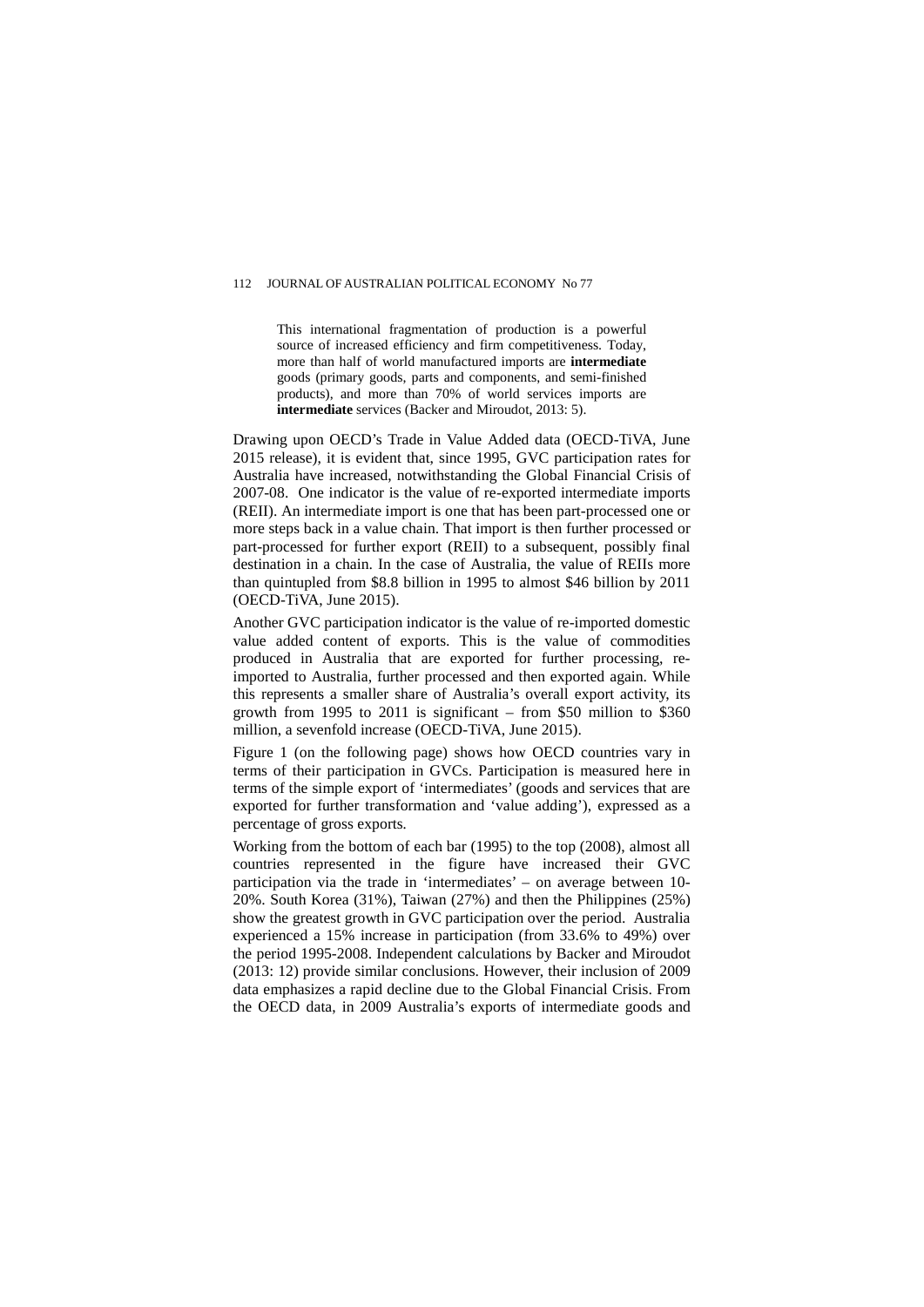services (*i.e*., part processed for further 'handling' or 'value adding' in the next country/stage in a chain) dropped slightly to approximately 41% of total exports. Imports of inputs for transforming these 41% intermediates into further export were approximately 12%. In other words, Australia transformed somewhat less than half its exports as intermediates but, of these, around 30% of the intermediates transformation process relied on additional foreign goods or services.



### **Figure 1: Global Value Chain participation, 1995 -2008**

*Data Source:* OECD TiVA Database [online], May 2013 release.

*Notes* to Figure 1*:* 

- 1. The figures do not show actual value but only volume. Note that 2008 and 2009 data generally show a decline in all countries following a decade of growth. This is generally attributed to an overall contraction in production with the Global Financial Crisis.
- 2. The OECD refers to Chinese Taipei rather than what is generally known as Taiwan.<br>3. The hard black arrow heads indicate the highest percentage reached but not sustain
- The hard black arrow heads indicate the highest percentage reached but not sustained into 2008. Six countries in this selection lost ground in 2008. Cambodia was the only country which experienced a steady decline from 1995; in other words, a contraction in GVC participation.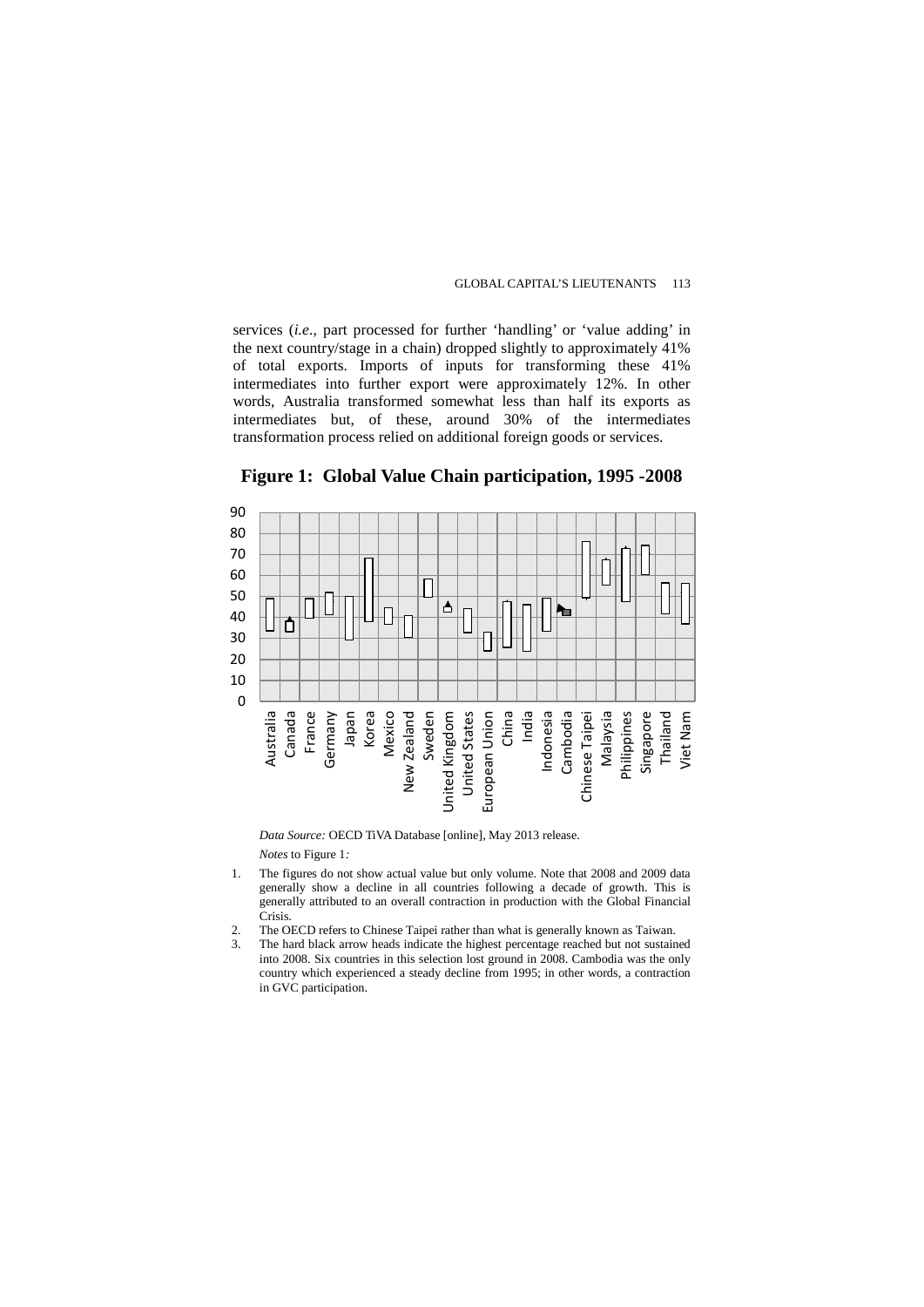The OECD *et.al.,* (2013) highlights that domestic content includes *services*, and that services inputs have been on the rise as a share of value added content in the G20 since 1995. Services averaged 42% of domestic content of gross exports OECD member countries services component as of 2009. Australia experienced a slight decline in *services value adding to gross exports* between 1995 and 2009; as did Indonesia, Russia, Mexico and Turkey (*ibid*.: 14, fig.8). In Australia's case, in dollar terms, the growth in bulk extractive industries exports during the period partly explains this seemingly unimpressive performance in services relative to the OECD average.

When viewed from an employment perspective, however, services are clearly dominant. According to recent figures presented to the Reserve Bank of Australia, from the early 1970s to 2012, services was the only industry sector in Australia to have grown in employment terms, increasing over these four decades from almost 60% share of total national employment to almost 80%. Employment in manufacturing declined from around 25% to less than 10% over the same period (Lowe, 2012). A reading of Castells (2000) suggests this shift to services was because of the technological reorganization of work (networked information flows). Service industries span both productive and nonproductive labour but grew largely within the burgeoning market economy context.

An important distinction can be observed in the extent of foreign and domestic content going into intermediate goods and services. For Australia, the USA, UK, Japan, Germany and France, there is a greater share of domestic content or 'value-adding'; for Singapore, Indonesia, the Philippines, Taiwan and China but also Canada, foreign content is greater. The dominant trend is for advanced post-industrial economies to be adding more value through their own workforce relative to imports; while developing and industrialising countries, even those with vastly more workers involved in production, do not add as much to imported materials being processed for further work 'downstream'.<sup>[1](#page-6-0)</sup> Any such comparisons, however, are limited without comparing country and

 $\overline{a}$ 

<span id="page-6-0"></span><sup>1</sup> Note that the GVC literature, particularly OECD, uses 'upstream' and 'downstream' counter-intuitively to the metaphor. Downstream *should* refer to the flow towards the end-process of a value chain, upstream to the origins of the value chain.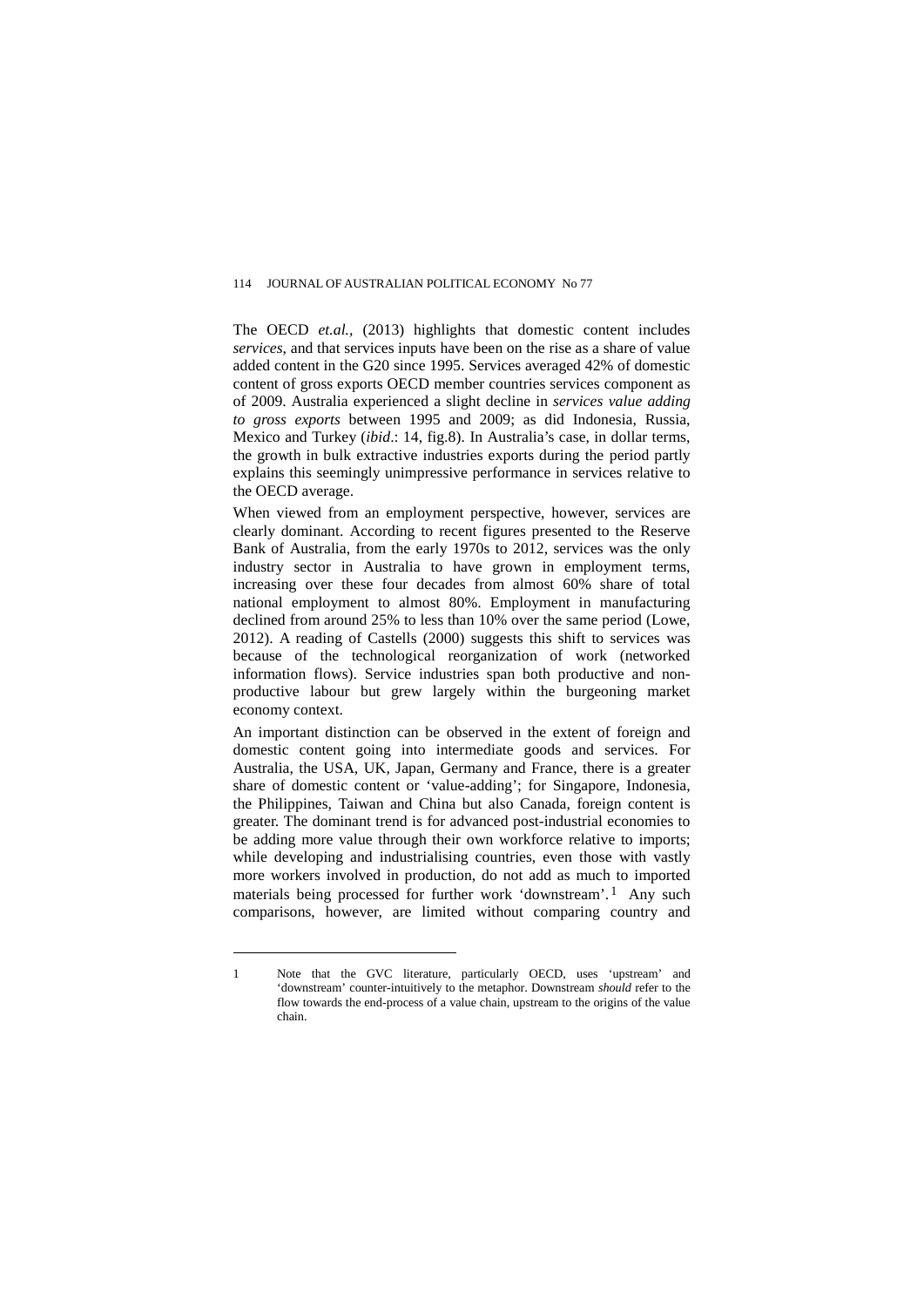industry-specific information, including on the size of the workforce and its average share of value, represented in wages.



# **Figure 2: Value Added Export Income, as Share of World Value Added Export Income**[2](#page-7-0)

*Source:* OECD et.al., 2013: 14, figure 8*.* 

 $\overline{a}$ 

Consistent with much of the of globalisation research, countries such as Australia, the UK, USA and Japan can be regarded as being further up the value chain in general hierarchical terms, both by the degree of value that is 'added' and/or appropriated (Backer and Miroudot, 2013) and by *final demand* value adding. For the G20 countries, between 1995 and 2009, the share of income from exports of final-value-added products

<span id="page-7-0"></span><sup>2</sup> Note, the figure refers to income not volume of trade. The title of the table in the source document does not make it clear the data concerns value-added export income. The analysis contained in the source makes this clear, however, so I have amended the title to avoid confusion. But see also Banga (2014: 267-297) who compares domestic value added (DVA) against gross exports. A stronger analysis of DVA would be provided by separating and examining intermediate and final value added income taking account of the foreign value added component.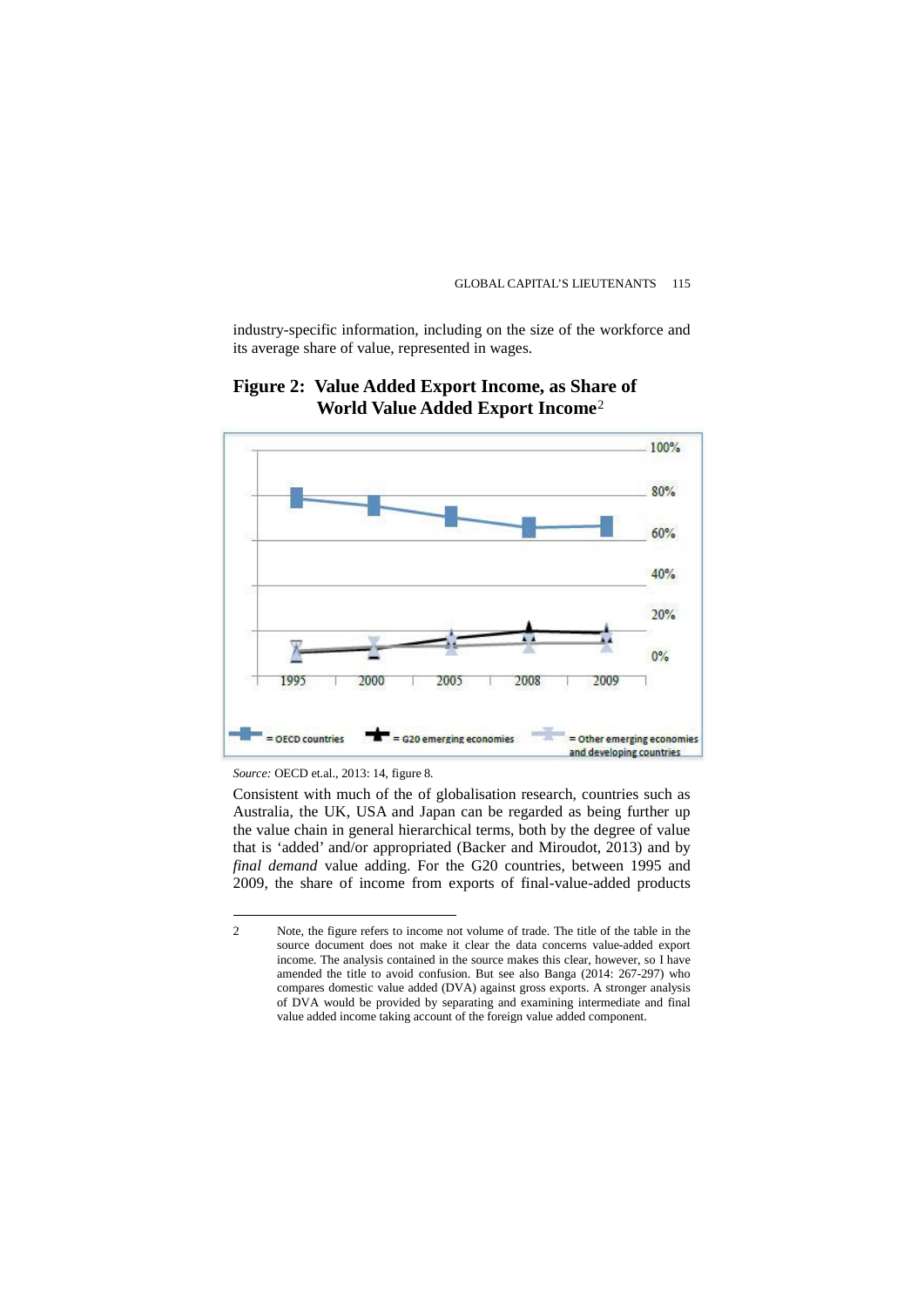rose annually in real terms by an average 7.6%, while the remainder of Africa and Latin America 'still account for a limited share of world GVC income' (OECD *et.al.,* 2013: 14). Figure 2 aggregates all value added income, highlighting that the richest economies have continued to accumulate the lion's share of world value added income.

Saad-Filho (2014: 587) observes a related trend (from earlier OECD data), noting that, in 1990, trade *within* the Global North was nearly 60% of all global trade, while trade within the Global South was 'barely reaching 8%'. By 2008, intra Global North trade had declined to 40%, while intra Global South trade had risen to 20%.

A more focused analysis of a hierarchy of value accumulation between the Global North and South can be obtained from examination of aggregate *final demand* processing and the character of the workforces. Figure 3 below compares Australia's performance both over time and with 'developing' economies of the Asian region, where Australia's trade burgeoned in the 1990s. Asia was also the principal source region for Australia's permanent skilled professional and also business migrants during the 1990s (Brownlee, 2012).





*Source*: OECD TiVA database, June 2015 release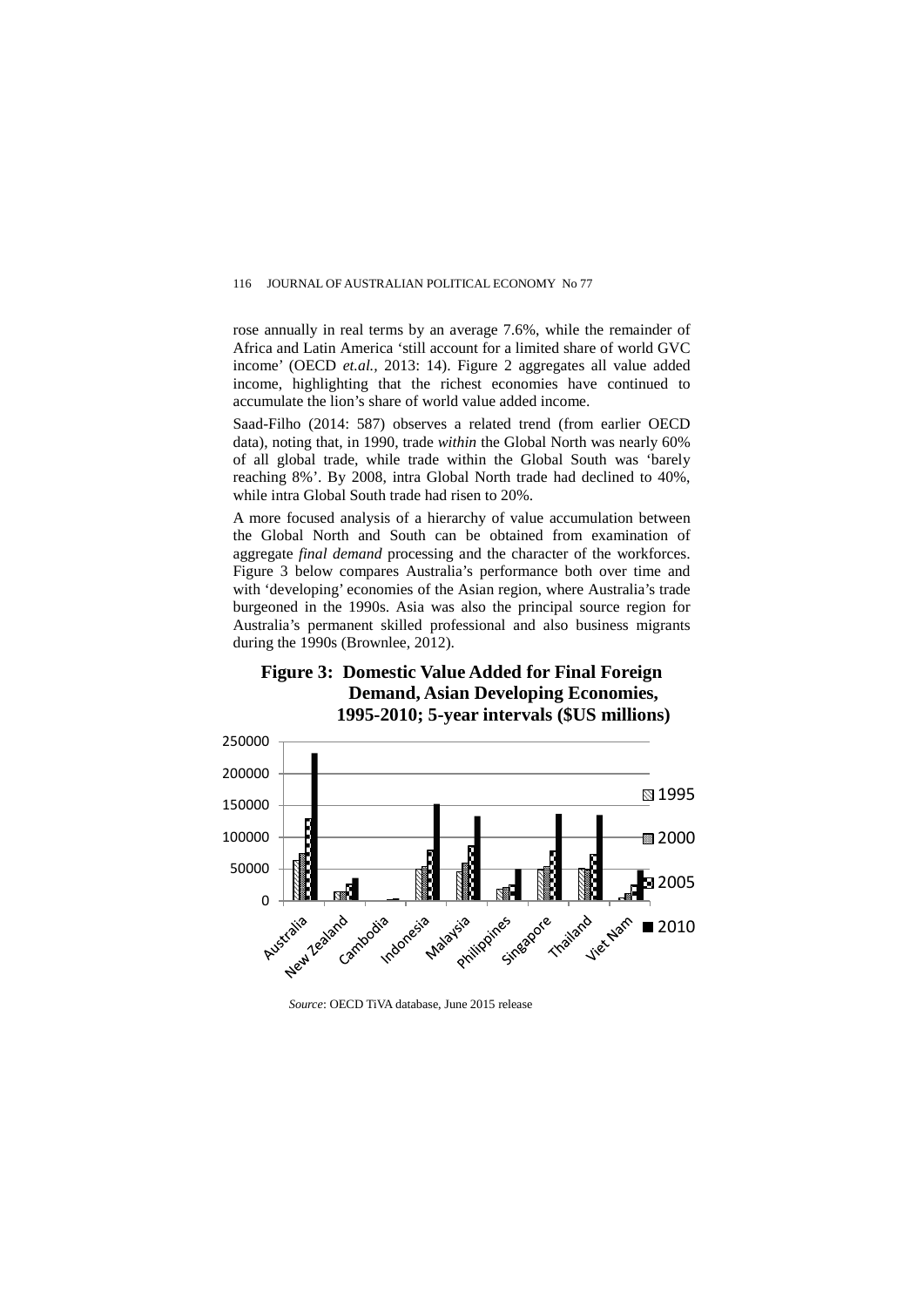As Figure 3 shows, Australia is a major supplier of final-product valueadding among countries in the region, qualitatively more so given that its total available workforce is smaller than Indonesia, Malaysia, the Philippines, Thailand and Vietnam. While Australia's final-process value adding in dollar terms doubled between 1995 and 2005, its available workforce did not grow anywhere near as fast. This was in spite of a new and rapid increase in temporary migration from the mid-1990s. What did grow rapidly were professional and managerial occupations, detailed in the subsequent section of this article.

Nevertheless, a summary analysis, correlating labour force with GVC final demand, highlights productivity growth. The total labour force increased by approximately 14% between 1995 and 2005 in Australia (ABS, 2006: Table [3](#page-9-0))<sup>3</sup>. The total hours worked increased steadily between 1995 and 2005, also rising by 14% overall (ABS, 2006: table 21). As Figure 3 indicates, GVC 'Domestic Value-Added' increased by around 50% over the same period. In relative terms, therefore, greater workforce productivity may have contributed to the increase in Australia's final export value-adding. In fact, the ILO calculates that, since 1999, 'average labour productivity has increased more than twice as much as average wages in developed economies' (ILO*,* 2013: 45). The growth for most of the countries shown in Figure 3 is even more remarkable for the five years to 2010: notwithstanding the impact of the GFC, there was growth of around 80% in that last 5 year period, as measured by gross income. This surge in GVC output, as compared with the decade 1995 - 2005, might be accounted for in varying ways: market expansion, technological production factor intensity, and/or sourcing lower cost labour.

Australia, of course, is not prominent as a source of low-cost labour: its average wage rates are the highest of the countries in the region. Historically, this reflects its stronger, albeit waning, tradition of organized labour, as well as the advanced skill base of its workforce. In 2010, Australia's overall average hourly wage rate was over \$28, double Singapore's approximately \$13, and nearly ten times the Philippines rate of \$1.41 per hour (ILO, 2013: 11). Workforce participation rates for the selected countries – that is, the percentage of people of working age who

 $\overline{a}$ 

<span id="page-9-0"></span><sup>3</sup> More recent US Bureau of Labor online data indicates a 17% increase in Australia's workforce between the same period. See *http://www.bls.gov/fls/#laborforce*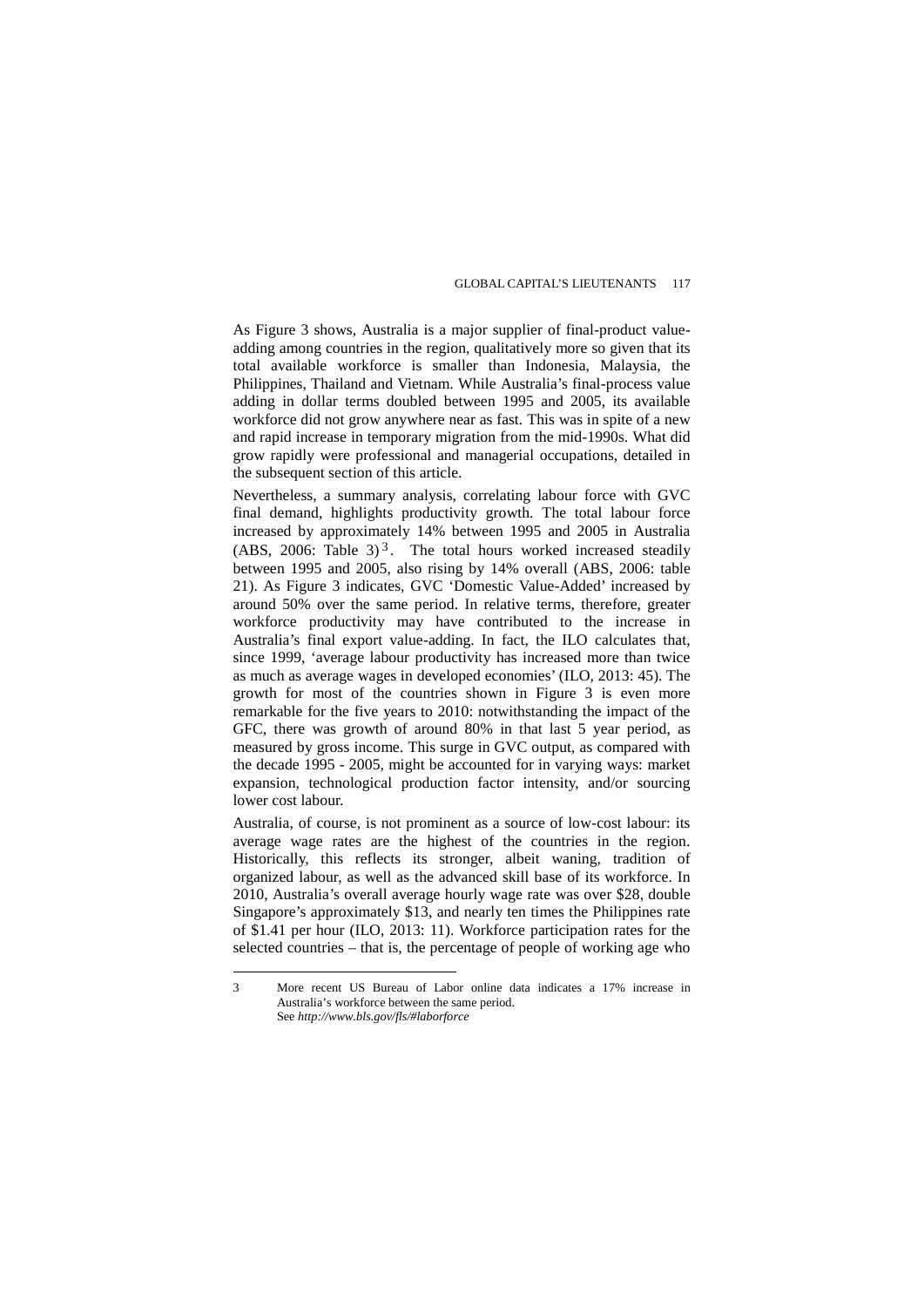are in the workforce – have the opposite feature: Australia's participation rate of 63% for the period 1995-2005 was lower than the other countries shown in Figure 3, except Malaysia (*data.worldbank.org,* 2014). This makes Australia's 'value-adding' performance between 1995 and 2005, seem yet more remarkable. Australia's high growth continued in the subsequent five-year period to 2005-10, in spite of the Global Financial Crisis.

Relating these labour statistics to GVC participation rates points the way for a more nuanced approach to estimating 'value' within value chains. Importantly, it qualifies arguments, such as Banga's (2014), that domestic value-adding activity in and of itself will increase a country's overall value share. High wage countries with higher productivity relative to labour force size are set to continue to amass wealth in relatively higher proportions, *ceteris paribus*. The connection between global value chains and labour (productive and non-productive) is crucial. Hence the need to consider the extent to which the global pattern of value accumulation is connected with a global division of productive and non-productive labour and other occupational strata that support the management and expansion of capital.

This brings us to a key contribution of this article  $-$  to explore whether and how advanced economies such as Australia have experienced a greater share of total income from GVCs (*Figure 2*) through higher participation rates in 'downstream' and final-value-adding activities that involve expert and professional information-rich services, including financial planning, market analysis and design, contract resolution, quality assurance and human resources, software programming, etc*.* In other words, the question is to what extent a country's relative performance in the global value chain is due to its specialized workforce including more personnel engaged in global market expanding activities rather than directly productive labour. The next section highlights how Australia's occupational profile changed significantly since the 1990s.

# **Migration and the Agents of Capital**

Research on skilled migration often conceptualises the recruitment of educated and experienced labour as part of nation-state competition for resources, with the state acting on behalf of an overall economic demand structure (Massey *et.al.,* 1993). Concurrently, neoclassical theory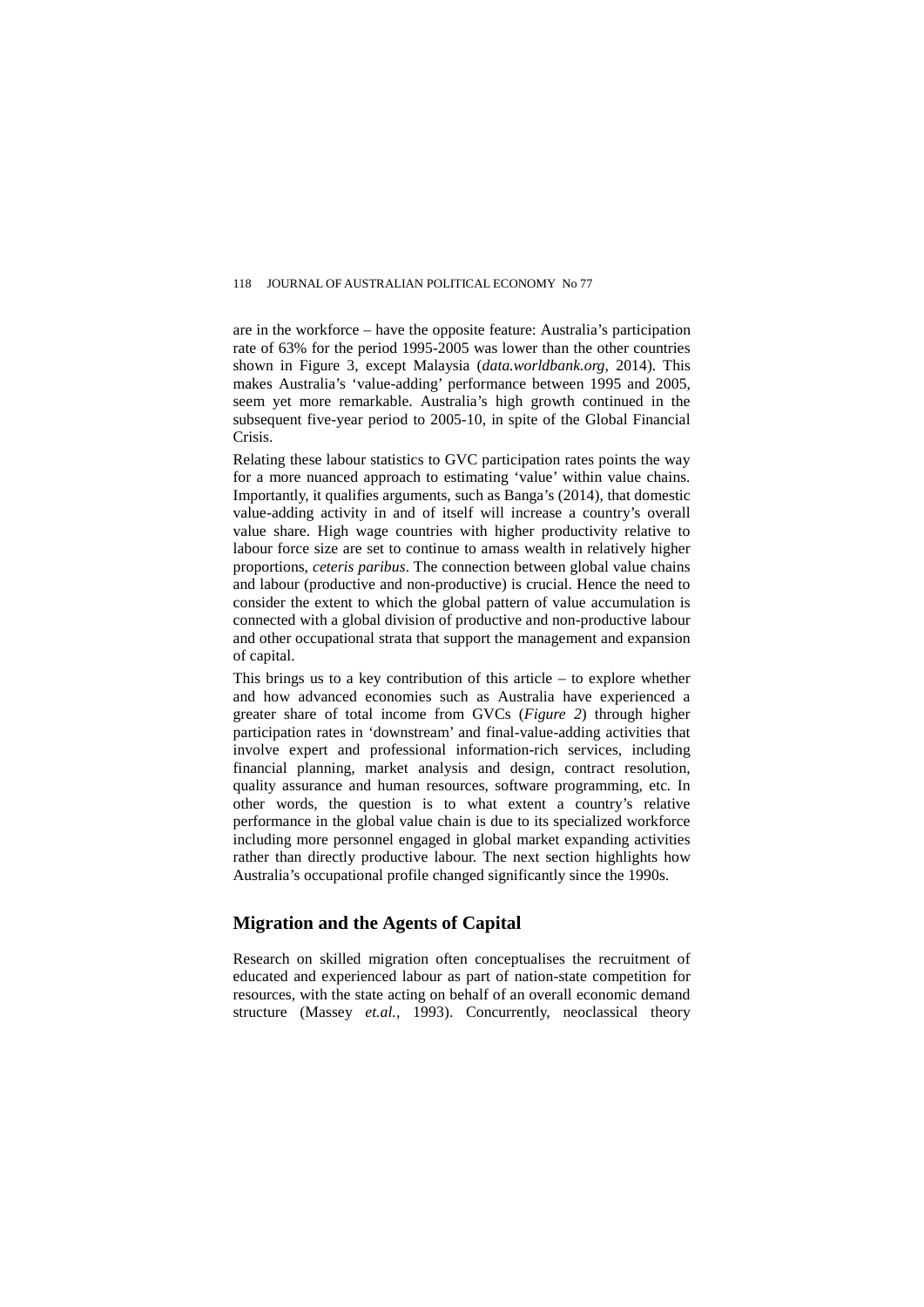emphasizes individual rational choice in the decision to migrate, attempting to distinguish human capital as 'skilled' from labour as 'unskilled' (Castles *et.al.,* 2014; Massey *et.al.,* 1993). Wright (2012) adds that the importation of skill via migrants, favoured by (neo) liberal market economies since the 1990s, corresponded with a retreat from state- and industry-sponsored formal training. This compelled both companies and individuals to bear greater responsibility for their own training and development.

Despite the fact that migration invokes sovereign regulation, some recent analysis focuses on corporations and enterprises, seeing these as arbiters and drivers of migration policy concerning skilled recruitment (Pittman, 2015; Boucher and Cerna, 2014; Locke, 2013; Peixoto, 2001). Concepts of 'brain drain', 'brain gain' and 'brain circulation' have popularised the inequitable relationships and contest between the *countries* sending and receiving this skilled labour (Castles *et.al.*, 2014; Young, 2011; Jöns, 2009). Brain circulation is sometimes viewed as redressing the imbalance caused when developed states attract ready-made talent away from other and often less developed nation-states. But brain circulation might also follow GVCs where specialists and entrepreneurs oversee whole networks of variegated value creation and transfer. This marks a distinction with early dual labour market theory of migration, where the skilled are held to be recruited for productive sectors in constant demand, separate or distinct to lower skilled workers deployed to industry sectors with seasonal or fluctuating demand (Massey *et.al.,* 1993).

Applying the lens of globally dispersed and flexible production typical of the global market economy, the demand for low skilled productive labour remains roughly constant in industries ranging from IT assembly to food processing and garment making. Low skilled productive labour within the global market economy is made precarious instead (or also) by the strength of corporations able to move production capabilities to the most favourable wage price locale (Milberg and Winkler, 2010; Milberg, 2008).

More recent attention to migration-as-circulation stems from the growth in temporary migration (Collins, 2011; Hugo, 2006). Temporary migration has grown in volume since the 1990s, following macroeconomic deregulation and services sector growth, particularly in the business and service professionals categories, in line with a greater flow of capital. Temporary high skilled occupational-related migration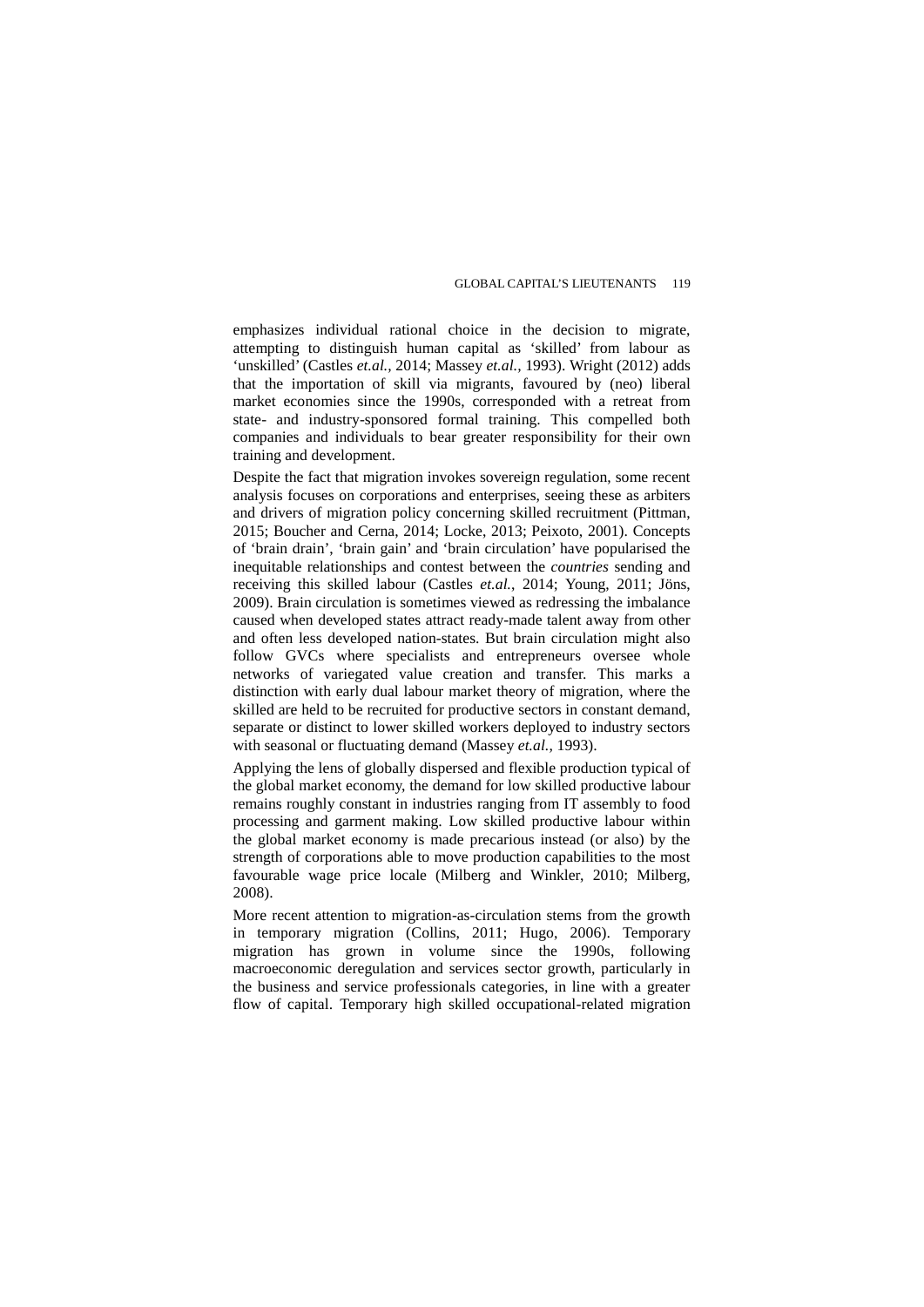consequently has become associated with neoliberal forms of regulation and flexibility, and casualised work (Wright, 2012; Collins, 2011; Hugo, 2006; Ley, 2003; Mitchell, 2001).

Australian migration trends can be considered against the backdrop of these features of the global value chain economy. While the nation-state is responsible for the migration program, that role can now be contextualised within the growth in the GVC production form and the historical dependencies of the global market economy more generally. The key proposition being advanced here is that Australian government policy since the 1980s was instrumental in re-positioning the country's workforce to participate as high-value adding in GVCs, not only through investments in skills and training and as a result of relatively high wages, but through extensive recruitment of entrepreneurs and business people (including through the business skills and later 'significant investor' subvisa categories), SME and corporate professionals and managers.

By the mid-1990s, the post-war Australian immigration policy of recruiting productive labour and supporting 'family reunion' had been turned on its head. For instance, whereas in 1980-83, permanent arrivals of (skilled) Metal Trades workers averaged 4,300 per annum, between 1983-86 it averaged only 1000; while the intake of electrical and buildings trades workers experienced a similar decline. Overall, the proportion of immigrants classified as Labourers fell from 16% of total immigration intake in 1980-83 to less than 6% in 1992-93 (BIPR, 1993; DILGEA, 1986: 42-43).

In contrast, the most rapid growth in permanent entrant migrant occupations came under what was generically titled as 'skilled', including professionals and managers and what were termed in the late 1980s as 'business migrants' arriving under the permanent Business Migration Program and skilled independent category (Brownlee, 2012)<sup>4</sup>. This corresponded also with a sustained growth in small and mediumsized enterprises (SMEs). Between 1983 and 2001, Australia's small business sector grew annually by 3.5%, such that, by 2001, they represented 97% of all private sector business. There were some 21,800

<span id="page-12-0"></span> $\overline{4}$ 4 This was a specific Business Migration Program that was established in the late 1970s, then re-vamped under the Labor government of Bob Hawke and ran until mid-1991. Thereafter is was termed the Business Skills Program then the Business Skills Category. It was intended specifically for migrants who were expected to establish a business in Australia.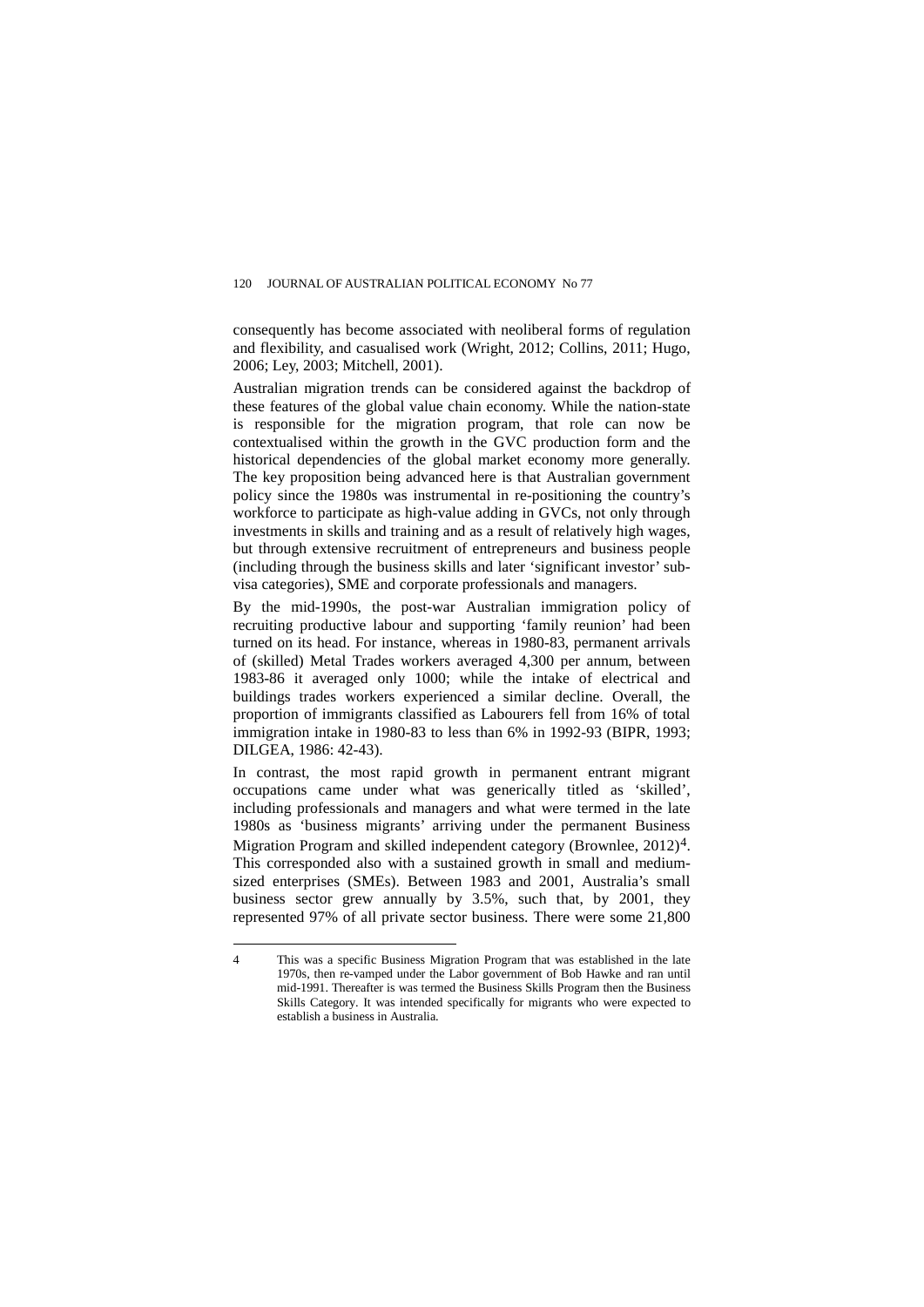exporting businesses in Australia by 1997-98, for example, and of these 77% were considered small enterprises by size of their workforce (ABS, 2002). A greater number of occupations were becoming engaged more directly in the market as business managers and entrepreneurs.

Temporary migration, facilitated by new visa rules introduced in 1996, showed the shift in the migration occupation intake even more dramatically thereafter. Around 200,000 temporary (short *and* long-term) skilled visas were issued in 1995-96, a figure which steadily increased to around 530,000 by 2007-08. Of that 530,000, about 20% were long-term (1-4 years) 'business visitors'. Conversely, *permanent business* (entrepreneur) visa entrants declined from 15% of the total intake in 1996, to around 6% by 2007-08. Entry of migrants in the combined *permanent skilled* category nevertheless increased and at a much greater rate than family migration (ABS, 2009: 4). Business and skilled migrant recruitment patterns were increasingly favouring shorter duration movements, in principle geared for greater circulation and global market relations. Many temporary skilled and business entrants were issued visas for up to 4 years, while many other skilled entrants, notably those under the 'tertiary student' category applied onshore for permanent residency, referred to as two-step migration (Boucher and Cerna, 2014; Hugo, 2006). The impacts of this on Australia's social and cultural legacy of settler citizen migration are the subject of separate research on social cohesion (*e.g*. Robertson 2014; Bertone, 2013; Colic-Peisker, 2011).

The current situation depends substantially on the role of Australia's 457 temporary migrant visa as a means of entry. This scheme covers all occupations, with the facility to preference occupations deemed to be in demand. Figures for the years 2009-2014 confirm a trend that has prevailed for almost the whole life of the temporary migrant program, Approximately two thirds of all 'skilled' visa holders are in either the Manager or Professional class, as categorised by Australia's occupation classification system, ANZSCO. This evidence is presented in Figure 4, showing data on primary applicants for 457 visas, providing a generalised indicator of the bias towards managers and professionals, or non-productive occupations in Australia's temporary skilled component.

The categories of managers and professionals, however, are not sufficiently fined-grained to be robust indicators of occupation and class. The next step in the data analysis separates the managers from the combined managers and professionals grouping. This is based on the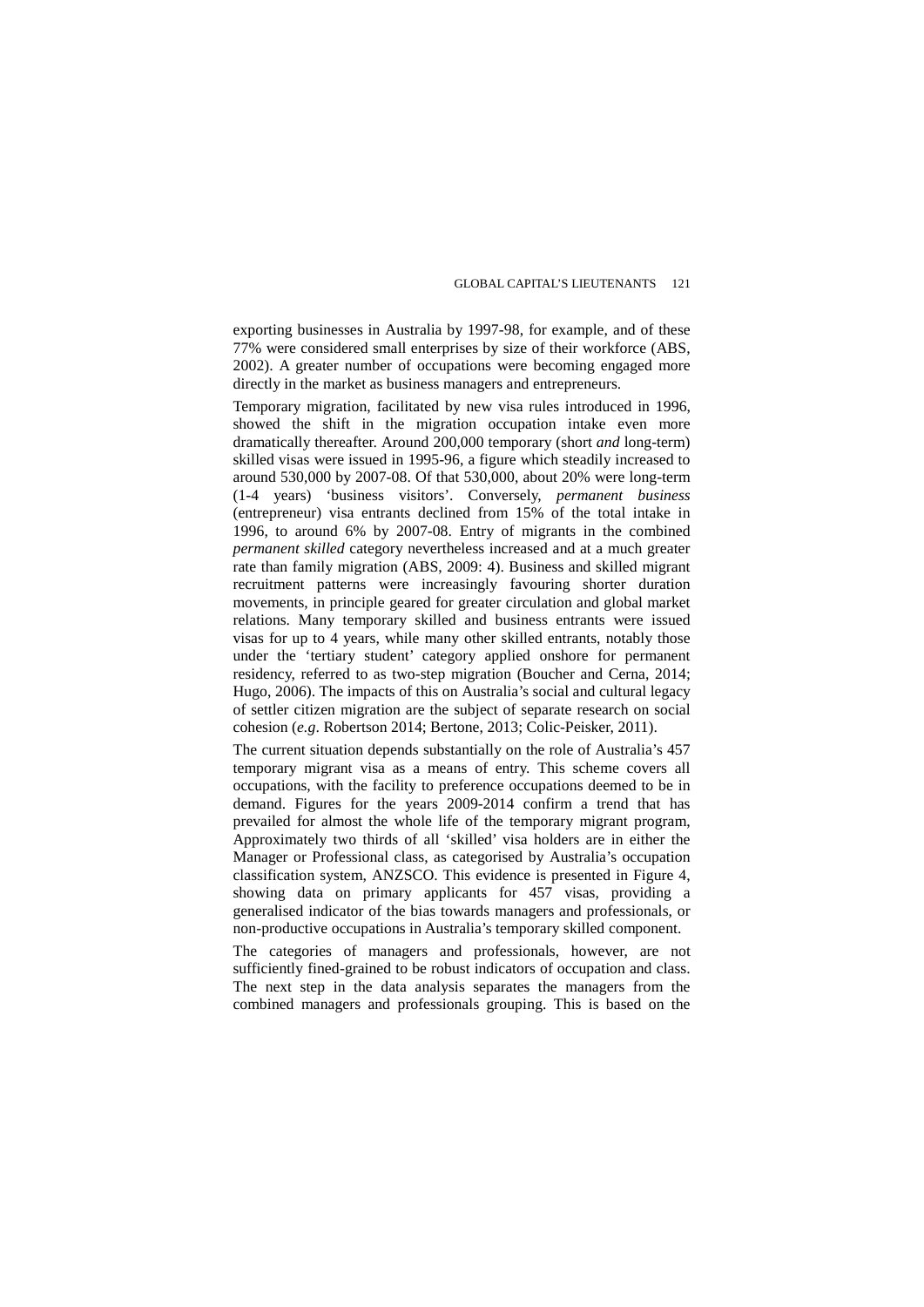assumption that the 'managers' occupational title is reasonably reliable as a means of identifying migrants who are mainly responsible for business outcomes and circulating capital, rather than being employed directly in value-creating occupations.





|                                                              | 2009  | 2010  | 2011  | 2012  | 2013          | 2014  |
|--------------------------------------------------------------|-------|-------|-------|-------|---------------|-------|
| ■ Managers &<br>Professionals<br>(combined)                  | 50624 | 46947 | 51820 | 63335 | 70191         | 68103 |
| <b>Il Total 457 Primary</b>                                  | 77327 | 68402 | 72031 | 91052 | 107973 108869 |       |
| M&Ps as a percentage<br>of total 457 primary<br>visa holders | 65    | 69    | 72    | 70    | 65            | 63    |

*Source:* Subclass 457 Visa Holders Quarterly Pivot Table 31 March 2015 (DIPB)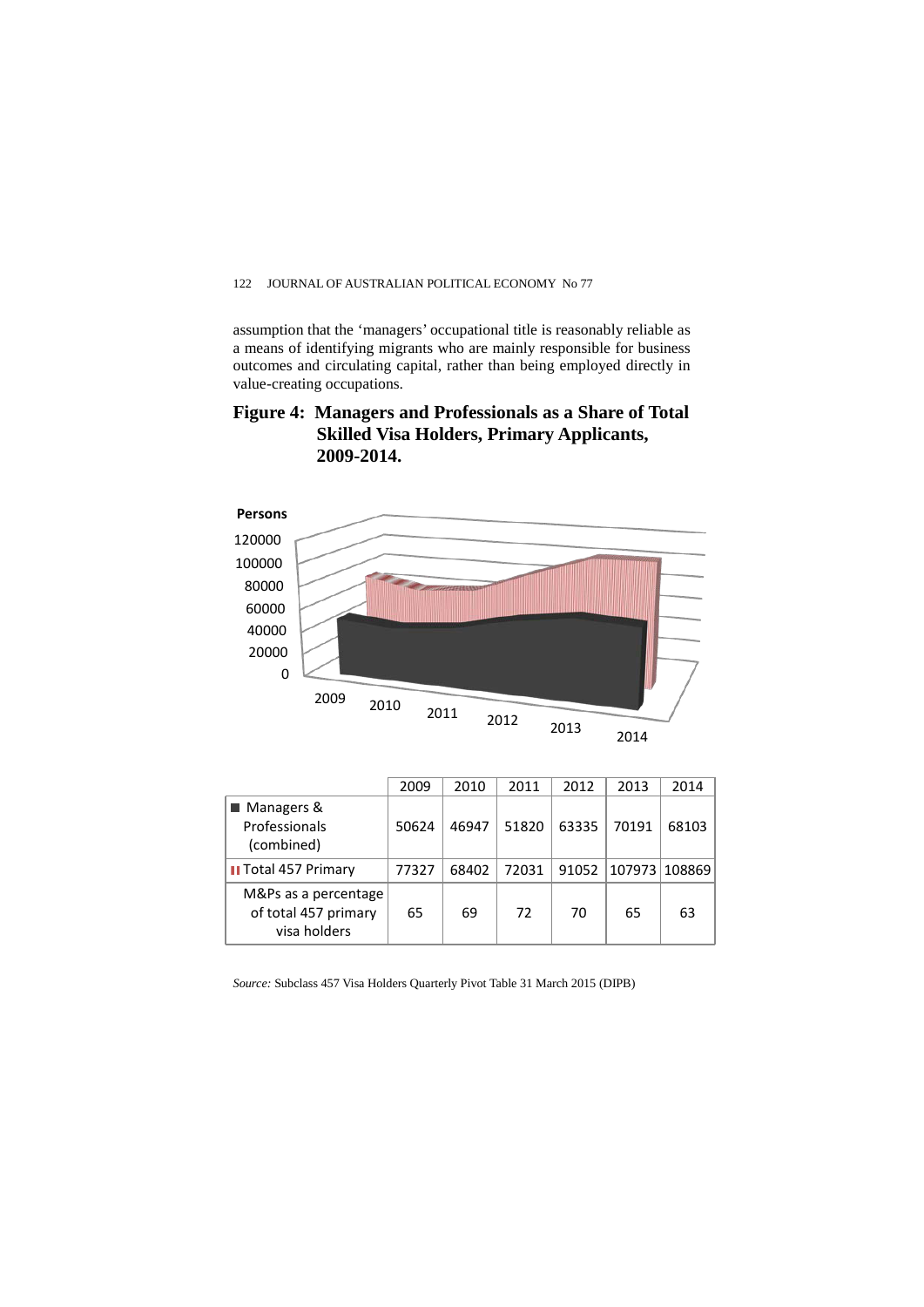

# **Figure 5: Numbers of Managers and Professionals with 457 Visas**

*Source*: Subclass 457 Visa Holders Quarterly Pivot Table 31 March 2015 (DIPB)

Figure 5 shows that managers as a visa category doubled over the last six years to 2014, from around 10,000 to 20,000 primary applicants annually. At the same time, there has been a downward trend in the combined professionals and managers cohort. Evidently, the decline in the last two years, 2013 and 2014, resulted from a reduction in professionals and not managers. Overall, the professionals group was much larger but much more slowly growing than the managers group, increasing from around 40,000 to 48,000 persons annually (DIBP, 2015).

The data on global value chain production in the earlier section of this article concentrated on the period up to the GFC. Corresponding with that data, analysis of the trend in migrant occupational categories entering Australia from the mid-1990s (see Table 1) is drawn from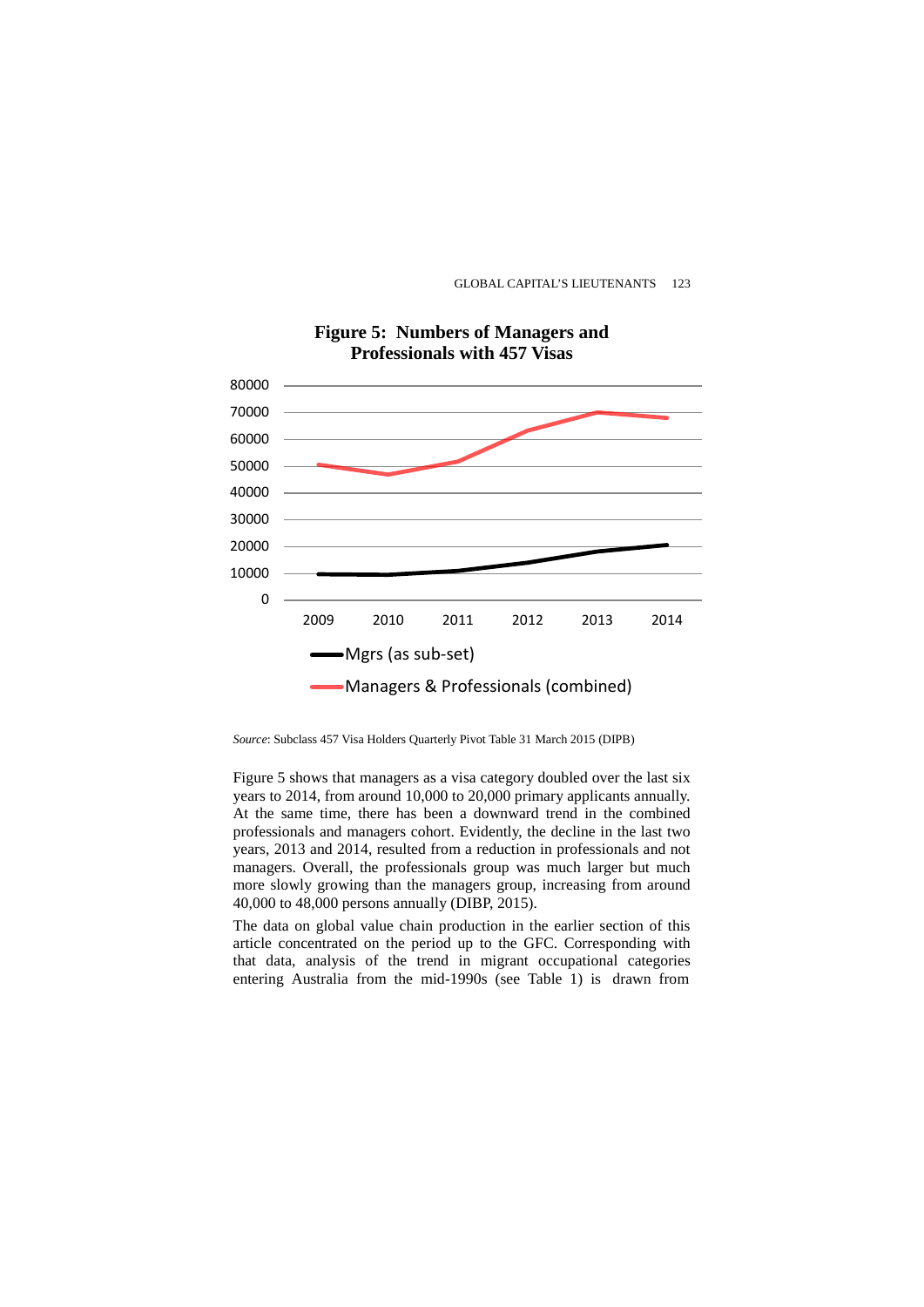official Immigration departmental data published by Hugo *et.al.* (2006)[5.](#page-16-0) The same bias towards professionals and managers can be seen: between 1997 and 2004, an average of around 60% of migrants in these classifications constituted permanent and long-term arrivals combined. Labourers and tradespersons combined represented only 16% of permanent entrants and less than 10% of long-stay entrants. Clerical and service administration was a significant intake category but numerically less than the professional categories.

# **Table 1: Australian Permanent & Long Term Arrivals by Occupation, July 1997 - June 2004**

| Occupation                                       | Settler<br>Arrivals | Long-term (1-4 yr) Arrivals |               |               |  |
|--------------------------------------------------|---------------------|-----------------------------|---------------|---------------|--|
|                                                  | <b>Number</b>       | $\frac{0}{0}$               | <b>Number</b> | $\frac{0}{0}$ |  |
| <b>Managers &amp; Administrators</b>             | 36665               | 12                          | 126880        | 16.7          |  |
| <b>Professionals</b>                             | 132162              | 43.1                        | 335573        | 44.1          |  |
| $(sub-total)$                                    |                     | $(56.1\%)$                  |               | $(66.8\%)$    |  |
| <b>Associate Professionals</b>                   | 25704               | 8.4                         | 71386         | 9.4           |  |
| <b>Tradespersons</b>                             | 41225               | 13.4                        | 52256         | 6.9           |  |
| <b>Advanced Clerical &amp; Sales</b>             | 8615                | 2.8                         | 24613         | 3.2           |  |
| <b>Intermediate Clerical &amp; Sales/Service</b> | 32310               | 10.5                        | 96590         | 12.7          |  |
| <b>Intermediate Production &amp; Transport</b>   | 9199                | 3                           | 12278         | 1.6           |  |
| <b>Elementary Clerical &amp; Sales</b>           | 12987               | 4.2                         | 32010         | 4.2           |  |
| <b>Labourers</b>                                 | 7904                | 2.6                         | 9403          | 1.2           |  |
| <b>TOTAL</b>                                     | 306,771             | <b>100</b>                  | 760,989       | 100           |  |

*Source:* Hugo et.al., (2006: 219)

<sup>5</sup> Immigration data has been made available under different authorization and published inconsistently over many decades. Immigration bureaucracies and the Australian Bureau of Statistics have been responsible for different data releases on migrants. Only more recently has a searchable database of actual occupations been publically accessible; notably it currently only extends as far back as 2009.

<span id="page-16-0"></span><sup>5</sup>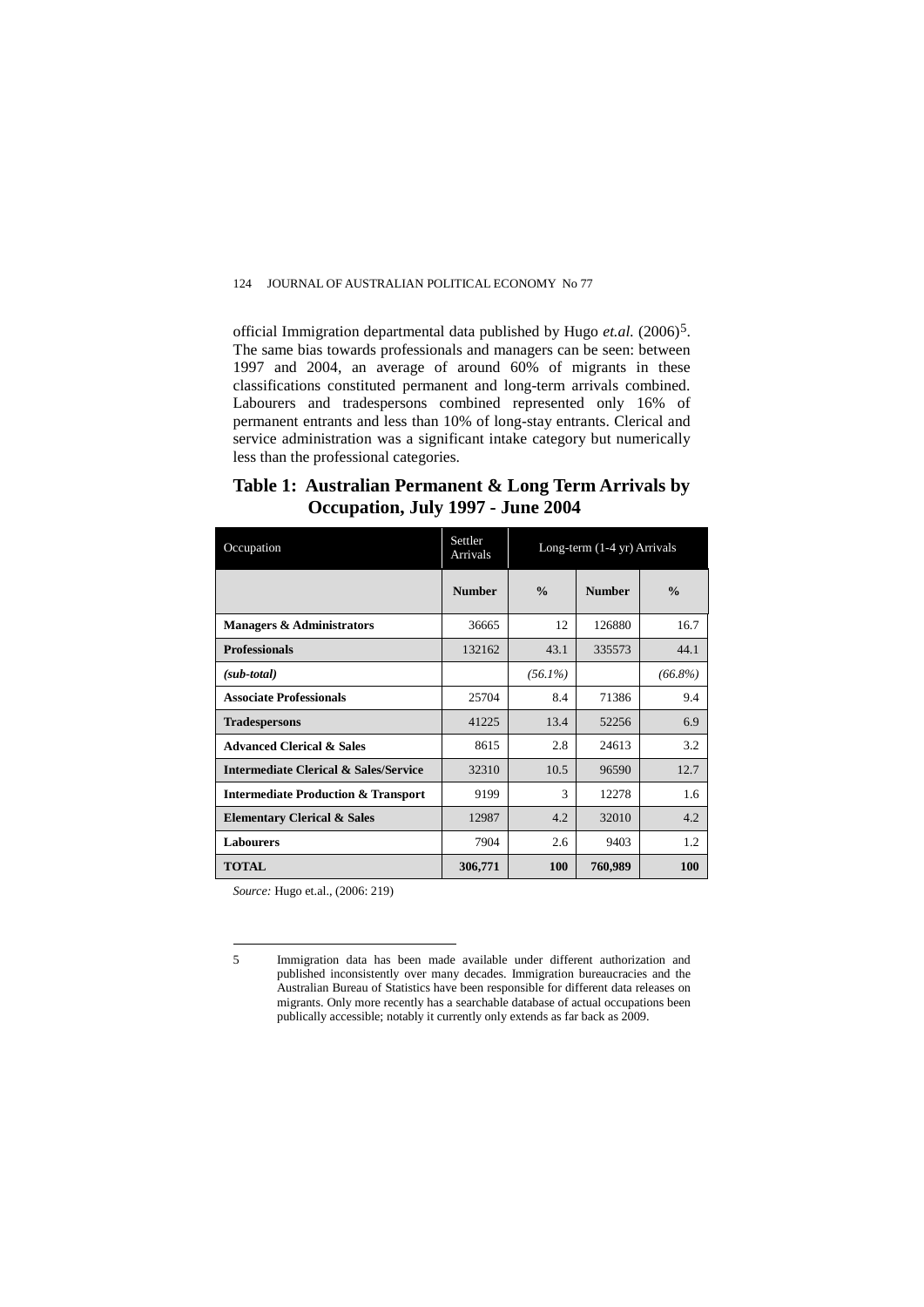Migrant *productive labour*, as reflected by the classifications, was clearly not as inwardly mobile nor as actively sought by the Australian government as engagement with the global market economy increased.

A comparison with the previous pattern of Australian immigration is illuminating. In 1980, for example, there were 630,000 'managers and professionals' among the stock of immigrants in the population, compared with 1,455,000 'tradesmen, production-process workers and labourers'. Among these, migrants from Anglophone or Commonwealth countries – the largest migrant grouping – contributed 100,000 managers and professionals, but 172,000 tradesmen, production-process workers and labourers. Figures for southern European migrants were even more skewed towards industrial and productive labour occupations (ABS, 1981: 12, Table 9).

### **Occupation-Level Analysis**

As literature on geographies of globalisation has demonstrated, the burgeoning of transnational production shown in the presence of foreign affiliates and subsidiaries in global cities (Derudder and Witlox, 2010). Sanderson *et.al* (2015) confirms Sassen's (2001) theorisation that subordinate services providers and lower-skilled occupations also gravitate to these global cities; and that the global 'periphery' does exist within as well as outside national boundaries. Between July 2012 to June 2013, for example, the intake of (semi-skilled) cooks to Australia doubled to become the number one occupation that was granted a 457 temporary visa (DIBP, n.d. [2014]: 2). Taking a longer view, between 2006 and 2010, there were six times as many (professional) accountants as there were cooks in the permanent skilled stream (DIAC, n.d [2011]: 12). Variances in occupational demand in any one year are of interest but do not provide for reliable analysis against the trend data.

All manner of supporting professional services, such as those supplied by chefs, media and entertainment personnel, fashion designers and retailers are required to provide specialist services that are a product of, and support, the social reproduction of, the global model of production and accumulation. Many such service professionals may become independent or small business operators, elements of a deliberately fragmented system of global production. In one way or another, many professionals in Australia can be connected with the global value chain form of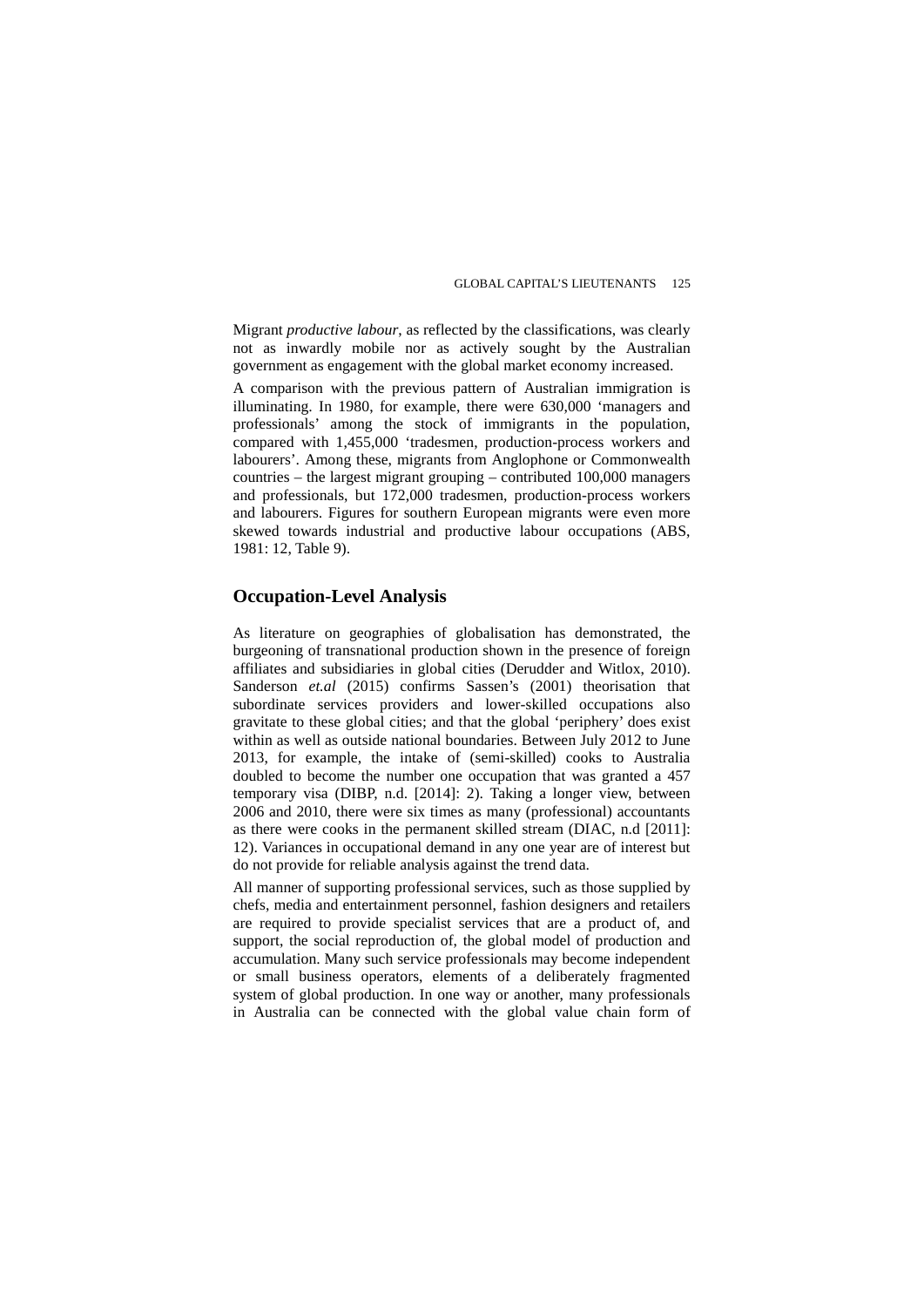production, reinforcing the global division of labour between North and South.

Nevertheless, not all professionals, as defined in the immigration data, are in non-productive or market-expanding roles. The categories need to be broken down further to develop the argument about the recruitment of non-productive and market-expanding occupations in support of capital accumulation. The classification 'professional' does not necessarily indicate that the person is engaged in the expropriation of value from productive labour or competitive activity for gaining market share, whether working in a global corporation or as a SME.

A refinement of the recent (2009-2014) immigration data can give a sharper focus on those occupations within the professionals group that are either senior managerial, non-productive and/or market-expanding. For this purpose, we can exclude all professional (and subordinate nonprofessional) classification occupations in health, education, agriculture, construction, mining, entertainment and hospitality from the data set in order to minimise ambiguity over occupational class and function<sup>[6](#page-18-0)</sup>. This is not to say that sectors such as construction or health do not participate in the global market economy, including through value chains. Indeed, the privatisation of health, or the controlling influence of medical intellectual property concomitant with its growth as an export industry is

<span id="page-18-0"></span> $\overline{a}$ 6 The main professional and Managerial Occupations *excluded* in the refinement were: Aquaculture farmers, crop farmers, livestock farmers, construction managers, engineering managers, manufacturers, child centre managers, health and welfare managers, school principals, other educational managers, commissioned officers, all catering and recreational managers, retail managers, entertainers, designers and architects, all education professionals (scientists, teachers and lecturers), chefs (and cooks). ICT Support and Engineers, Programmers and Web Developers in the professional category also **excluded**. The only occupational categories *included* in the refinement were: Chief Executives and Managing Directors (MDs), General MDs, Advertising, PR and Sales Managers (Mgrs); Corp Services Mgrs, Finance Mgrs, Human Resources Mgrs, Policy & Planning Mgrs, R&D Mgrs, Importers, Wholesalers, & Exporters, Production Mgrs, Supply & Distribution Mgrs, ICT Mgrs, Other Information & Organisational Mgrs, Transport Services Mgrs, Accountants, Auditors, Company Secretaries and Corporate Treasurers, Financial Brokers & Dealers, Financial Investment Advisers & Mgrs, Human Resources Professionals, Economists (not Academics), Intelligence and Policy Analysts, Land Economists and Valuers, Management and Organisational Analysts, Sales Representatives, as well as all legal professionals and executives, ICT and business systems analysts and Computer Network Professionals other than those noted in the exclusions.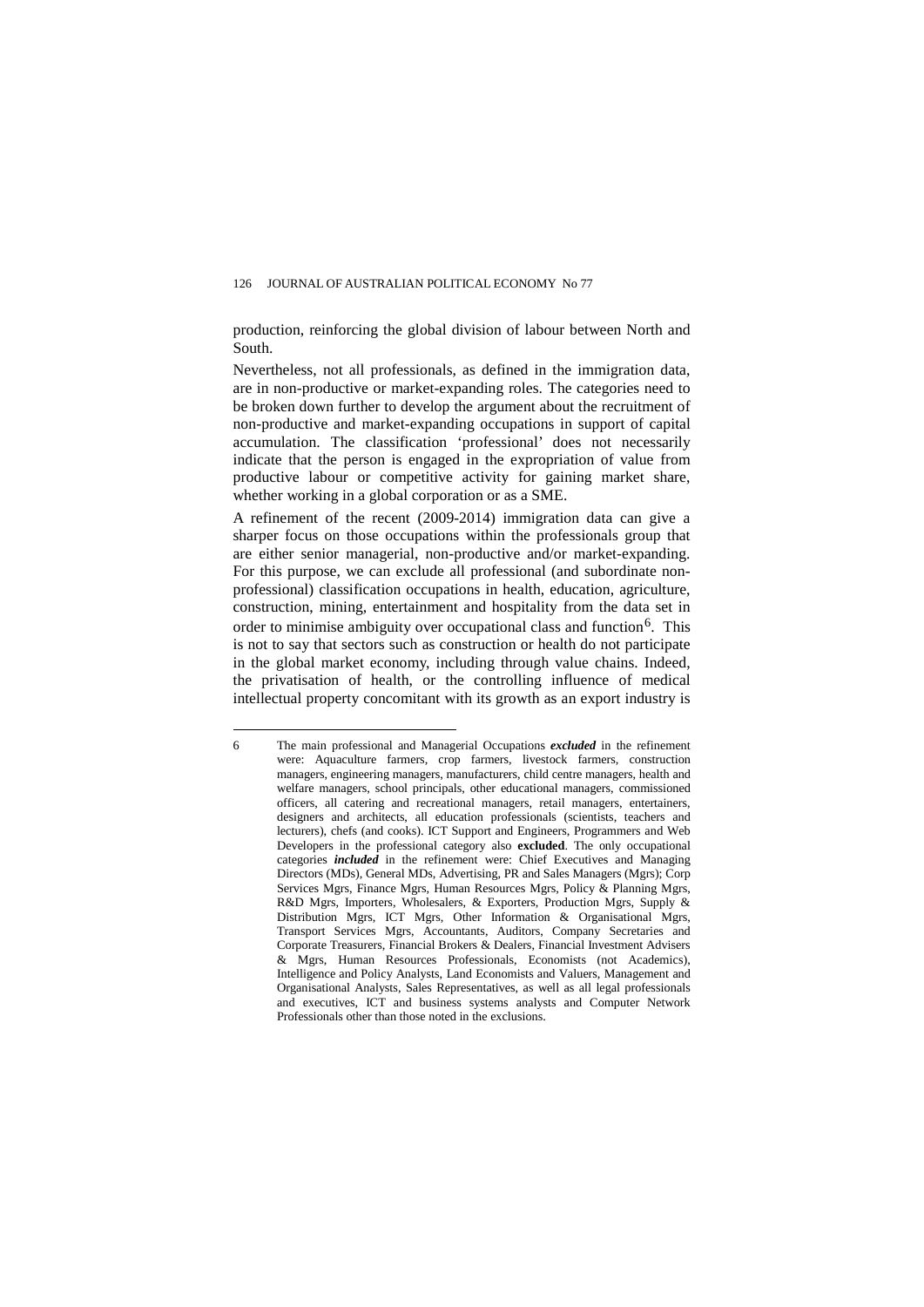acknowledged (Correa, 2009; Kay *et.al.*, 2009; Labonte, *et.al.,* 2009). The expanding health export sector requires its proportion of medical market directors, lawyers, human resource managers and recruiters, chief financial officers, sales and marketing professionals and supply chain innovators. In such an environment, even doctors and senior nursing staff are not immune to the competitive disciplining of their skills, or engaging with pharmaceuticals markets (Young, 2014).

The results of this refinement of the data for the managers and professionals' group are provided in Figure 6. This highlights the proportion of specific professional occupations within the total 457 visa classification, theorised as integral to the growth in global market economy and GVCs.

**Figure 6: Selected Non-Productive and Market-Expanding Occupations, as a percentage of all 457 Visa holders (primary applicants)**



*Source:* DIBP (2015) Subclass 457 quarterly pivot tables

The solid dark section of each column in Figure 6 represents a revised percentage of those high skilled occupations that could reasonably be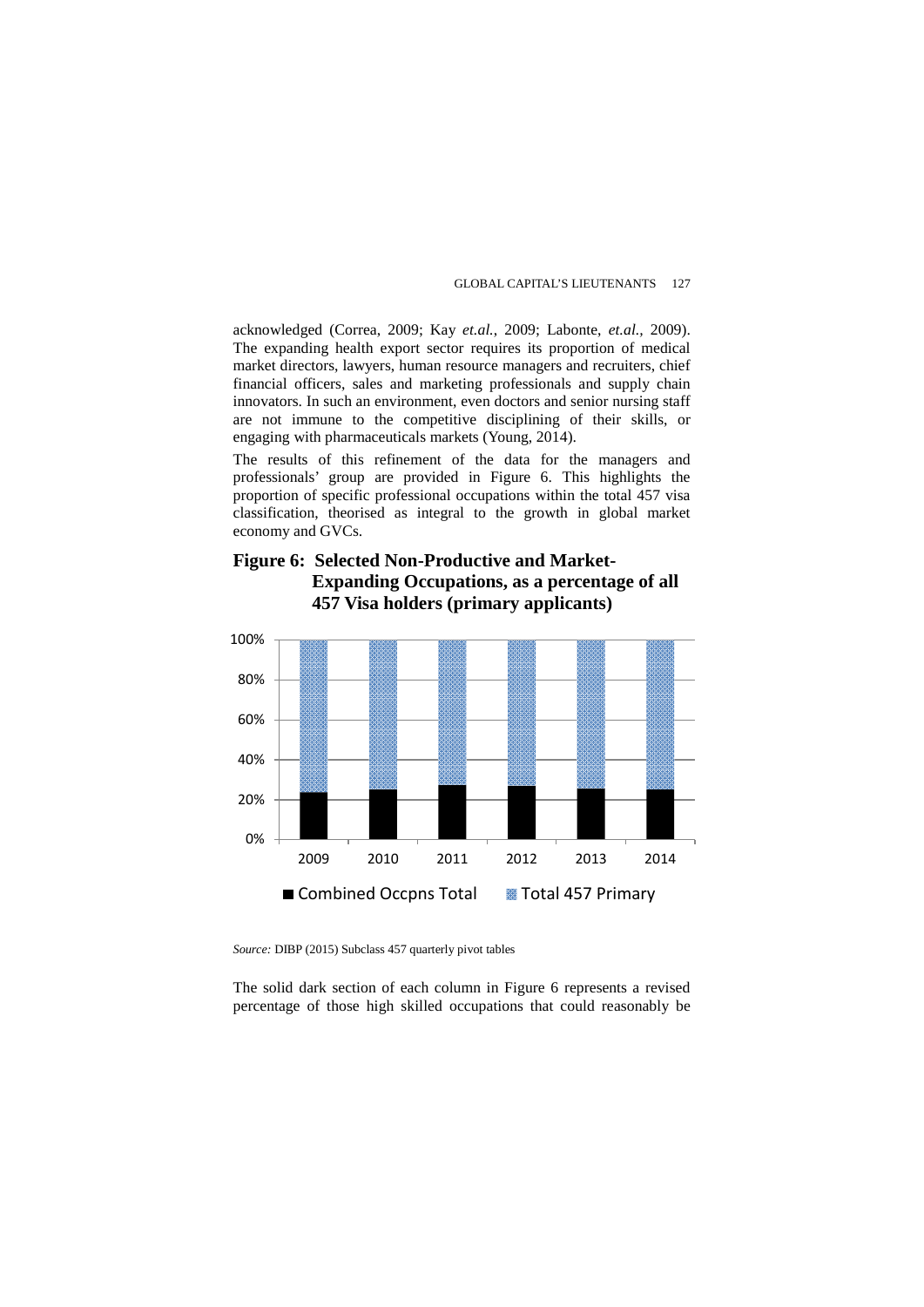considered oriented towards non-productive work in support of the global market economy and the value chain production system. On average, over the last six years to 2014, 25% of the *total* 457 intake can be identified strongly with corporate, non-productive and marketexpanding occupations, or those integral to the global circulation of capital. This comprises approximately 38% of the combined managers and professionals grouping that dominate the 457 visa intake (Figures 4 and 5).

Sampling data from the early 2000s, and focussing on the key sector of finance, occupations in this sector added 1,172 permanent and long-term stay migrants classified as 'Financial Dealers and Brokers' between 2000 and 2003 (Birrell *et.al.*, 2004). A further 722 arrived as what were then termed 'business visitors' (for a stay of up to 3 months). Notably, there were also 1,410 resident 'Financial Dealers and Brokers' *departing* Australia in this period, highlighting the apparent circulation of such professionals. Separately, there were 557 'Financial Investment Advisers' arriving as permanent or long-term stay migrants, and another 325 such business visitors. On the other hand, 475 resident 'Financial Investment Advisers' left Australia in this period. In total, between 2000 and 2003, this section of the finance sector saw a net gain of 15% in numbers of people recruited (see Birrell *et.al.,* 2004: 91-2). Nevertheless, there was significant circulation of such professionals (Hugo *et.al.,* 2001: 48). Calculations of *net* migration (arrivals minus departures) provide for greater appreciation of the global dimension of temporariness and the circulation of capital and its *lieutenants*.

Why did Australia recruit so many highly skilled market-ready professionals from the 1990s? Australia's demand for such occupations up to at least until the 1970s was lower in an economy reliant on protected, primary and industrial production. The restructuring of the economy which commenced in earnest under federal Labor governments between 1983 and 1996 embraced, or was developed especially in relation to, the growth economies of the Asian region (Brownlee, 2012; Cotton and Ravenhill, 1999). The challenge, as seen by these and successive pro-globalisation governments, was to reposition the Australian economy in relation to the larger but cheaper labour supply in countries such as those to its North. This required certain legal, cultural, geospatial and logistical market knowledge resources to compete and expand. In addressing these needs, the Australian state played a role in the rapid growth of globally-dispersed mass production, exploiting and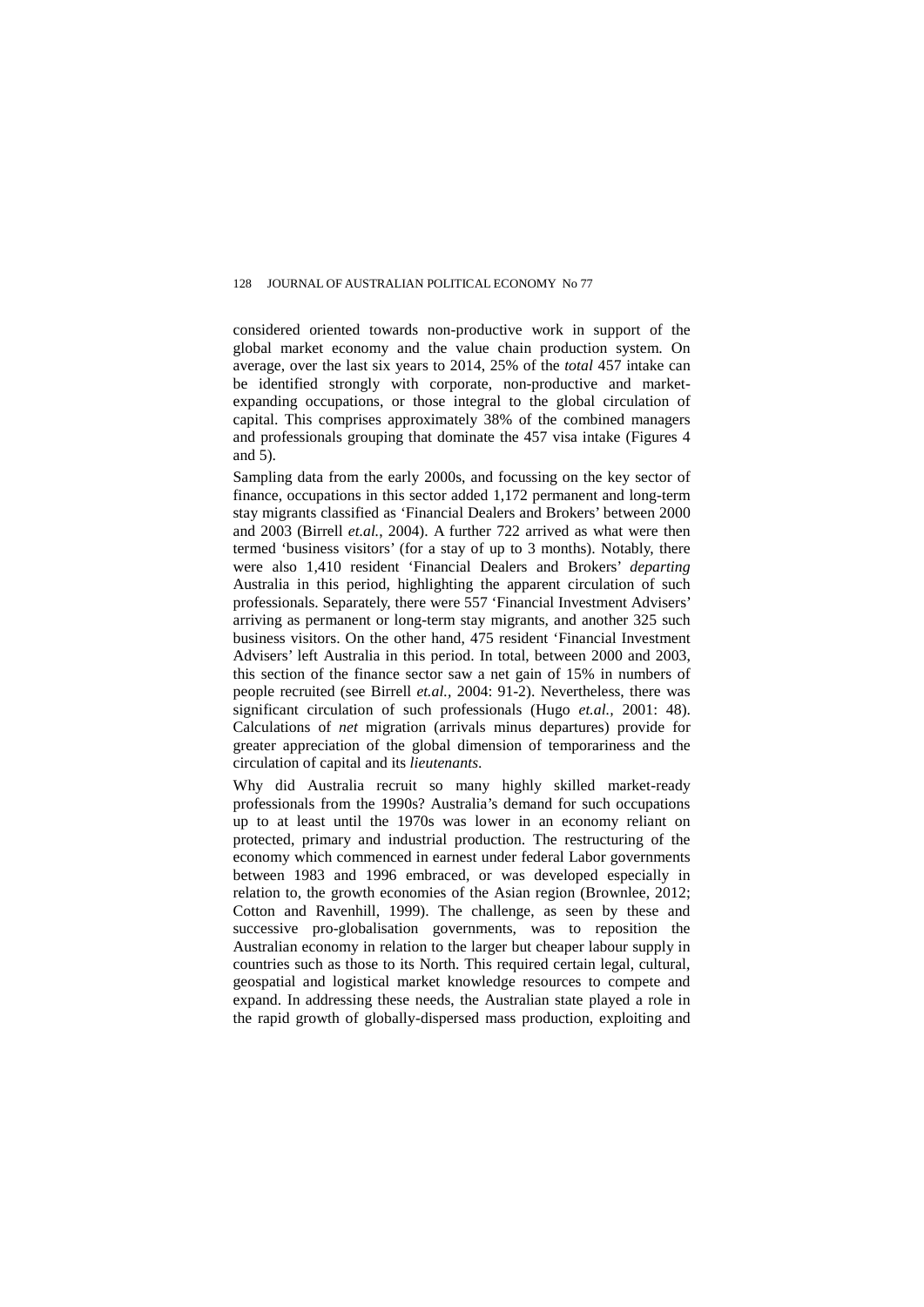entrenching a global division of labour and historical accumulation of value. New migrant recruitment policies targeting managers, entrepreneurs and myriad other market-expanding occupations are an important feature of this process.

## **Conclusion**

Global Value Chains (GVCs) are a telling contemporary feature of Australia's experience of globalisation. Despite the illusion that they facilitate the circulation of capital, global value chains as a system of production concentrate capital's accumulation and reinforce established North-South dependencies. This process can be measured in gross wealth or value-capture but also, supplementarily, in the migration of agents of capital – professional and entrepreneurial occupations concerned with (global) competition and the expansion of capital. The data on Australia over the last quarter century illustrates that migration is no longer principally about *productive labour*, skilled or unskilled. The largest growth in Australian permanent and temporary migration over the last 25 years has been in the amorphous 'value-adding' service categories that attract business and skilled corporate professionals, SME entrepreneurs and managers.

This analysis indicates that the term 'migrant labour' should used in very qualified terms in describing Australian migration trends and the impacts of migration on that country's political economy. Understanding global value chain production can help explain the context for disaggregating productive labour from non-productive and market expanding occupations.

Consistent with Held's and Saad-Fihlo's arguments about historic patterns of transnational accumulation, Australia has benefitted from affiliations with the Anglophone market hegemony of the UK and USA, maintaining comparatively high wages and growing its latter-stage valueadding service inputs. A broader claim supported by the analysis is that advanced capitalist economies supportive of the global market system no longer recruit principally for *nation*, but to be better positioned in the hierarchy of global value chains of production (and ultimately consumption). While Australia has maintained a migration program to ensure a minimum population growth rate for the continued expansion of capital, the targeting of market economy professionals by successive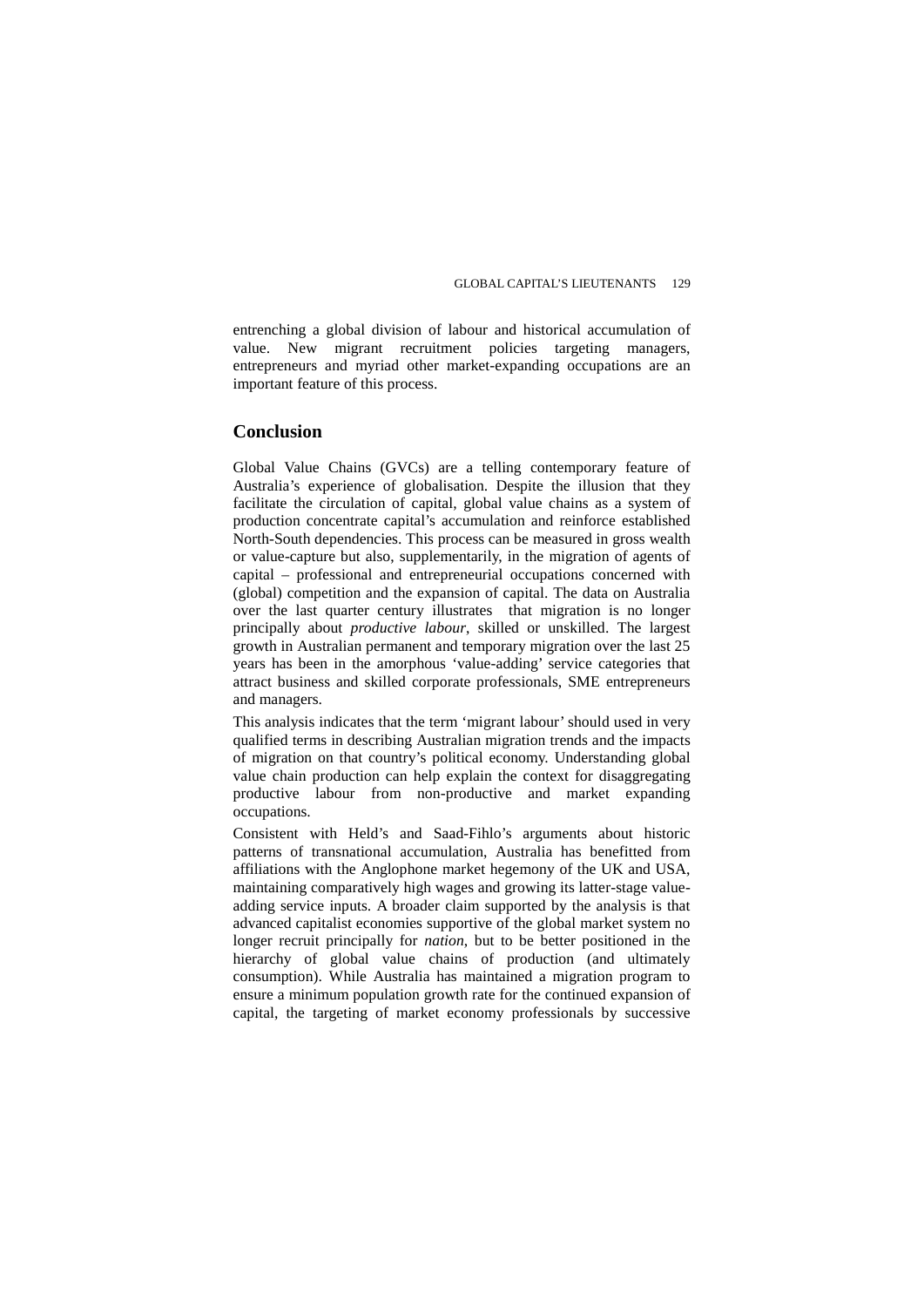governments was and remains a deliberate and explicit commitment to position Australia within the club of developed economies that have historically governed and benefited most from global capitalist production.

The related concern of this article is establishing ground for an approach to class, including the problematic distinction of productive and nonproductive labour for both GVC and migration analyses. Throughout the article, 'occupation' has been emphasised in order to highlight the categorisation and process of 'value adding', whether through corporatescale services professionals or SME operators and suppliers. The analysis of Australian migration data suggests that business operators and entrepreneurs, highly skilled salaried and market economy professionals all fall within, or rather on one side of, a transnational division between (productive) labour and (non-productive) *occupations*. The latter's role is in expanding capital by sourcing and putting productive labour to work for maximum value extraction, especially in the global 'periphery' and, by pursuing the various value-expanding and value appropriation strategies mostly from within the 'core', *e.g.,* aiding interest-bearing capital, foreign direct investment, intellectual property creation and control*.*

Because the role of migrant entrepreneurs and market professionals supporting or advancing the interests of corporate transnational production and financialisation is essentially about replicating competitive market and class relations, and not about their role as labour, their economic and social agency is pre-figured fundamentally in other ways. They are 'economic citizens' of a global market so long as they help construct the social milieu in economic terms, although whether they then act consciously as a 'class' is a moot point, as capital is driven by competition between such actors.

Further research is necessary on these matters. The circulation of nonproductive and market-expanding occupations needs closer examination in relation to stages of value – arranging and ensuring for value's creation across multiple sites of production, 'adding to' value largely via governance and market expanding service inputs, the finance of internal chain transfers and exchange, and the competitive pursuit of further expansion of capital. Where the OECD provides gross data on intermediates and final-demand, there is significant scope to follow the examples of Smith *et.al.,* (2002), Vind and Fold (2010) in an anatomical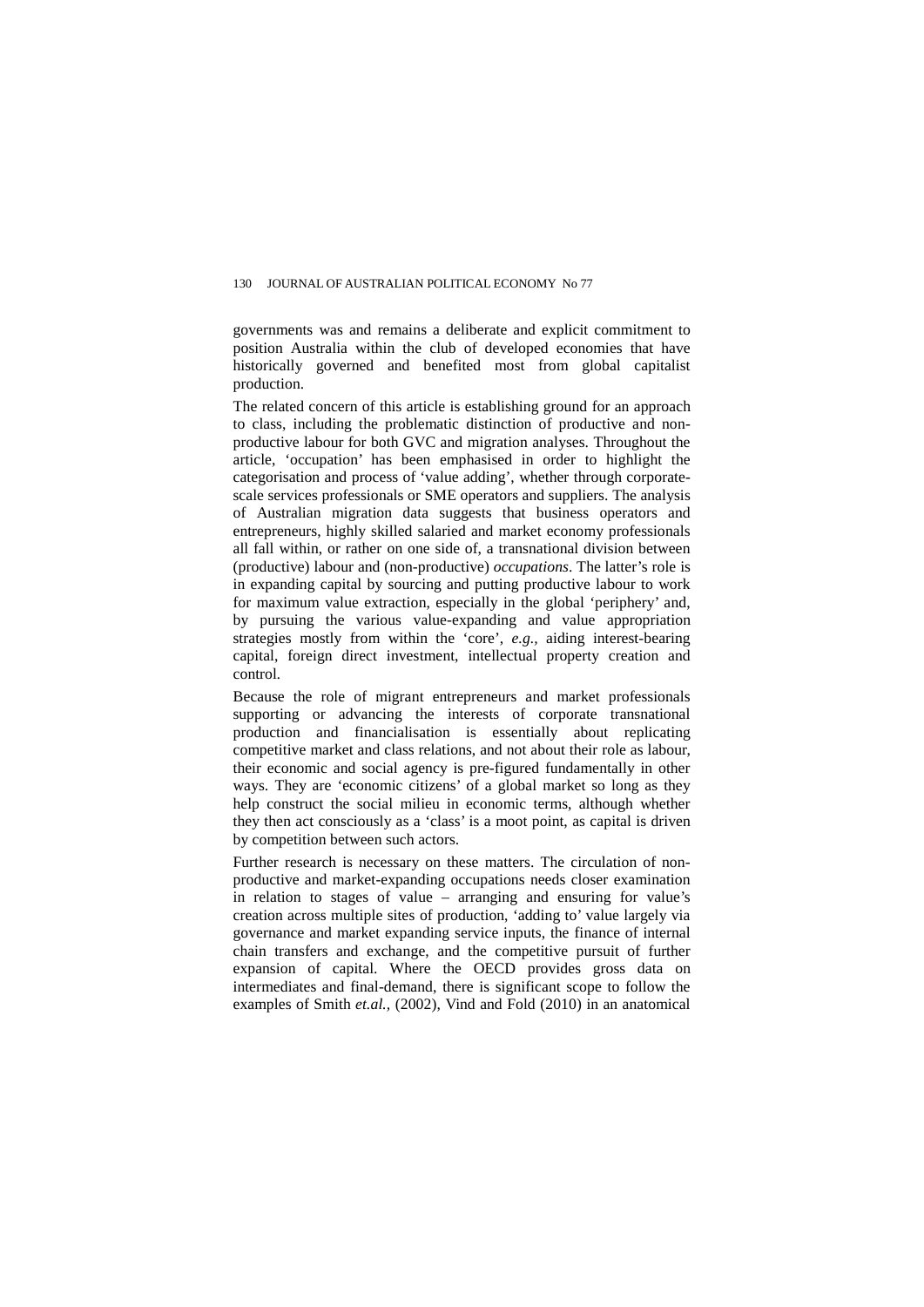analysis of specific value chains, just as research on global elites effectively follows individuals through their intricate webs and interlocks.

*Patrick Brownlee completed his PhD in political economy at the University of Sydney and wrote this article while a senior research associate in the Faculty of Education and Social Work at the University of Sydney.* 

*Patrick.brownlee@sydney.edu.au*

#### **References**

ABS (1981) *Weekly Earnings of Employees (Distribution) Australia*, August 1980, Cat. 6310.0 Canberra: AGPS.

ABS (2002) *Small Business in Australia 2001*, cat.1321.0, Canberra: Commonwealth of Australia.

ABS, (2006) *Labour Force, Australia*, Cat. 6202.0, Canberra: AGPS.

ABS (2009) *Perspectives on Migrants, 2009*, Cat. 3416.0*,* Canberra: AGPS.

Backer, K. D. and S. Miroudot (2013), 'Mapping Global Value Chains', *OECD Trade Policy Papers*, No.159, Paris: OECD Publishing. *http://dx.doi.org/10.1787/5k3v1trgnbr4 en*

Banga, R. (2014) 'Linking into Global Value Chains Is Not Sufficient: Do You Export Domestic Value Added Contents?' *Journal of Economic Integration*, 29, [2], 267-297.

Bauder, H. (2011) 'The Regulation of Labor Markets Through Migration' in Phillips, N. *Migration in the Global Political Economy,* Lynne Reinner Publishers: Boulder.

Bertone, S. (2013) 'Precarious Bystanders: Temporary migrants and multiculturalism' in Jakubowicz, A. and Ho, C. [eds.]*'For Those Who've Come Across the Seas...': Australian Multicultural Theory, Policy and Practice,* North Melbourne; Australian Scholarly Publishing.

BIPR (1993) *Australian Immigration – Consolidated Statistics No.17*, Canberra: AGPS.

Birrell, B., V.Rapson, I.R. Dobson and T.F. Smith (2004) *Skilled Movement in the New Century: Outcomes for Australia*, Canberra: Department of Immigration, Multicultural and Indigenous Affairs (DIMIA).

Boucher, A. and Cerna, L. (2014) 'Current Policy Trends in Skilled Immigration Policy', *International Migration,* 52 [3]; Special Issue: Skilled Immigration Trends.

Brownlee, P. (2012) 'The emergence of Australia's business migration program and entrepreneurial diversity policy' *The International Journal of Diversity in Organizations, Communities and Nations: Annual Review*, 12, 5-31.

Bureau of Labor Statistics [Online]: *http://www.bls.gov/fls/#laborforce*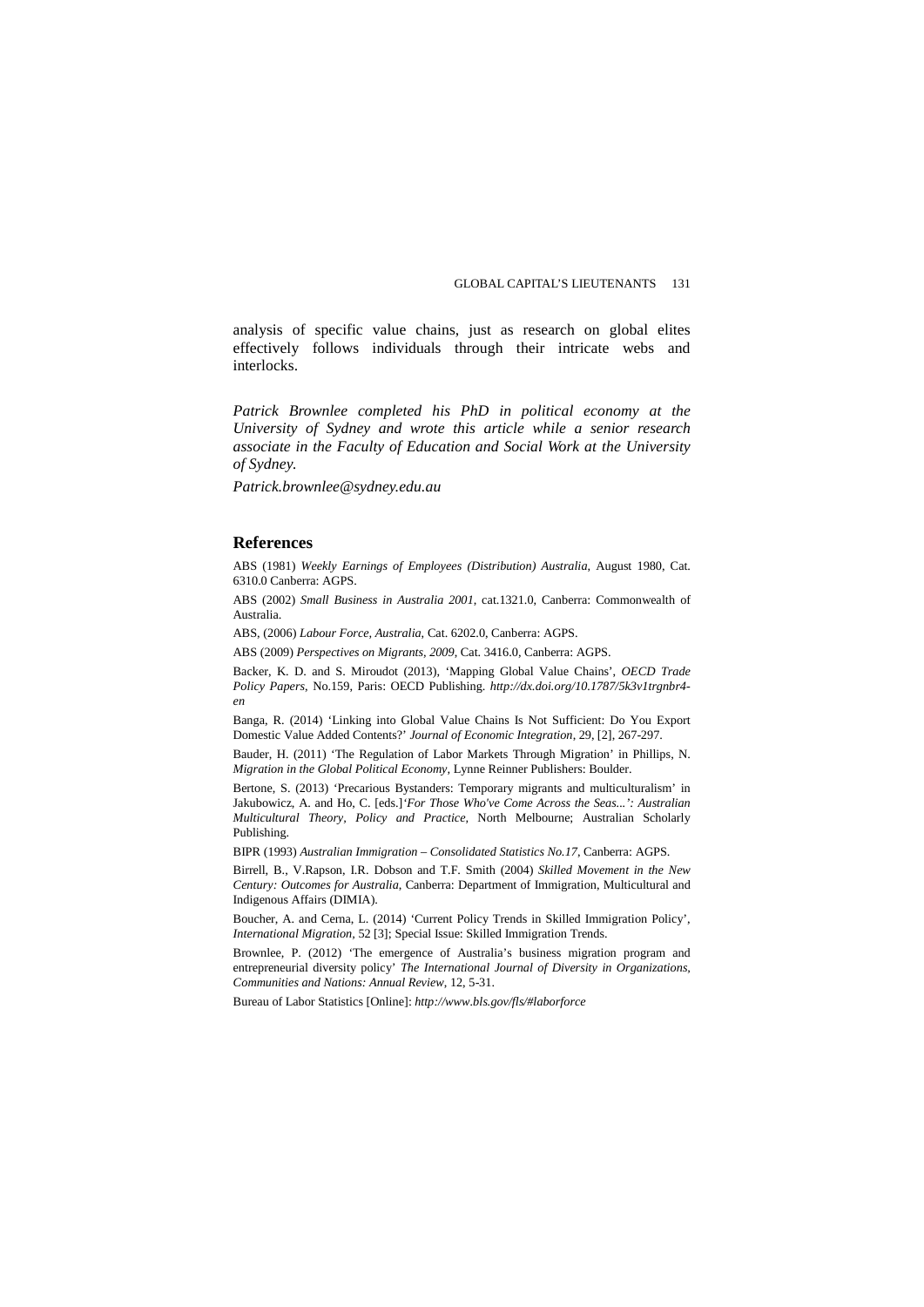Castells, M. (2000) [2nd ed.], *The Information Age: Economy, Society and Culture* – Vol I: The Rise of the Network Society, Malden, Oxford, Carlton, Vic.: Blackwell.

Castles, S., De Haas, H. and Miller, M.J (2014) [5th ed.] *The Age of Migration: International Population Movements in the Modern World,* Hampshire and New York: Palgrave Macmillan

Colic-Peisker, V. (2011) 'A new era in Australian multiculturalism? From working-class "ethnics" to a "multicultural middle-class", *International Migration Review*, 45(3), 562- 587. *doi:10.1111/j.1747-7379.2011.00858.x*

Collins, J, (2011) 'The governance of immigration in Australia', in Phillips, N. [ed], *Migration in the Global Political Economy*, Boulder and London: Lynne Reiner.

Cotton, J. and Ravenhill, J. (1997) 'Australia's "Engagement with Asia"', in Cotton, J. & Ravenhill, J. [eds.] *Seeking Asian engagement: Australia in world affairs, 1991-1995*, Melbourne: Oxford University Press.

Correa, C.M. (2009) 'Intellectual property rights and inequalities in health outcomes' in Labonté, R. [ed.] *Globalization and health: pathways, evidence and policy*, New York: Routledge.

Derudder, B. and F. Witlox, (2010) "World Cities and Global Commodity Chains: an introduction', *Global Networks: A Journal of Transnational Affairs,* 10 [1], 1-11.

DIAC (2012) *Subclass 457 State/Territory summary report: 2010-11 to 30 June 2011*, n.p [Canberra: Commonwealth of Australia].

DIAC [n.d. 2011] *Report on Migration Program 2009-10: Program Year to 30 June 2010*, Canberra: Australian Government.

DIBP (2015) Department of Immigration and Border Protection (Australia*) Subclass 457 quarterly pivot tables:* S*ubclass 457 Visa Grants Quarterly Pivot Table 31 March 2015*: *http://www.border.gov.au/about/reports-publications/research-statistics/457-visa-holdersquarterly-pivot-table-2005-03-31.xls* Accessed online 16 September 2015

DIBP [n.d. 2014] *Subclass 457 State/Territory summary report 2012-13 to 30 June 2013,*  Canberra: Australian Government.

DILGEA (1986) *Australian Immigration Consolidated Statistics, No.14*, Canberra: AGPS.

DIMIA [various dates], *Immigration Annual Report* and *Consolidated Statistics*, Canberra: AGPS; 3416.0 - Perspectives on Migrants, 2009.

Duménil, G., & D. Lévy (2011) 'Unproductive labor as profit-rate-maximizing labor', *Rethinking Marxism*, 23(2), 216-225. *doi:10.1080/08935696.2011.558754* .

Gereffi, G., J. Humphrey and T.J Sturgeon (2005) "The governance of Global Value Chains', *Review of International Political Economy*, 12 [1], 78–104.

Hawthorne, L. (2006) *Labour market outcomes for migrant professionals: Canada and Australia compared: Executive Summary*. Citizenship and Immigration Canada.

Hugo, G. (2006) 'Temporary Migration and the Labour Market in Australia', *Australian Geographer*, Vol.37, No.2.

Hugo, G., D. Rudd, K, Harris (2001) *Emigration from Australia: Economic Implications*, Melbourne: CEDA.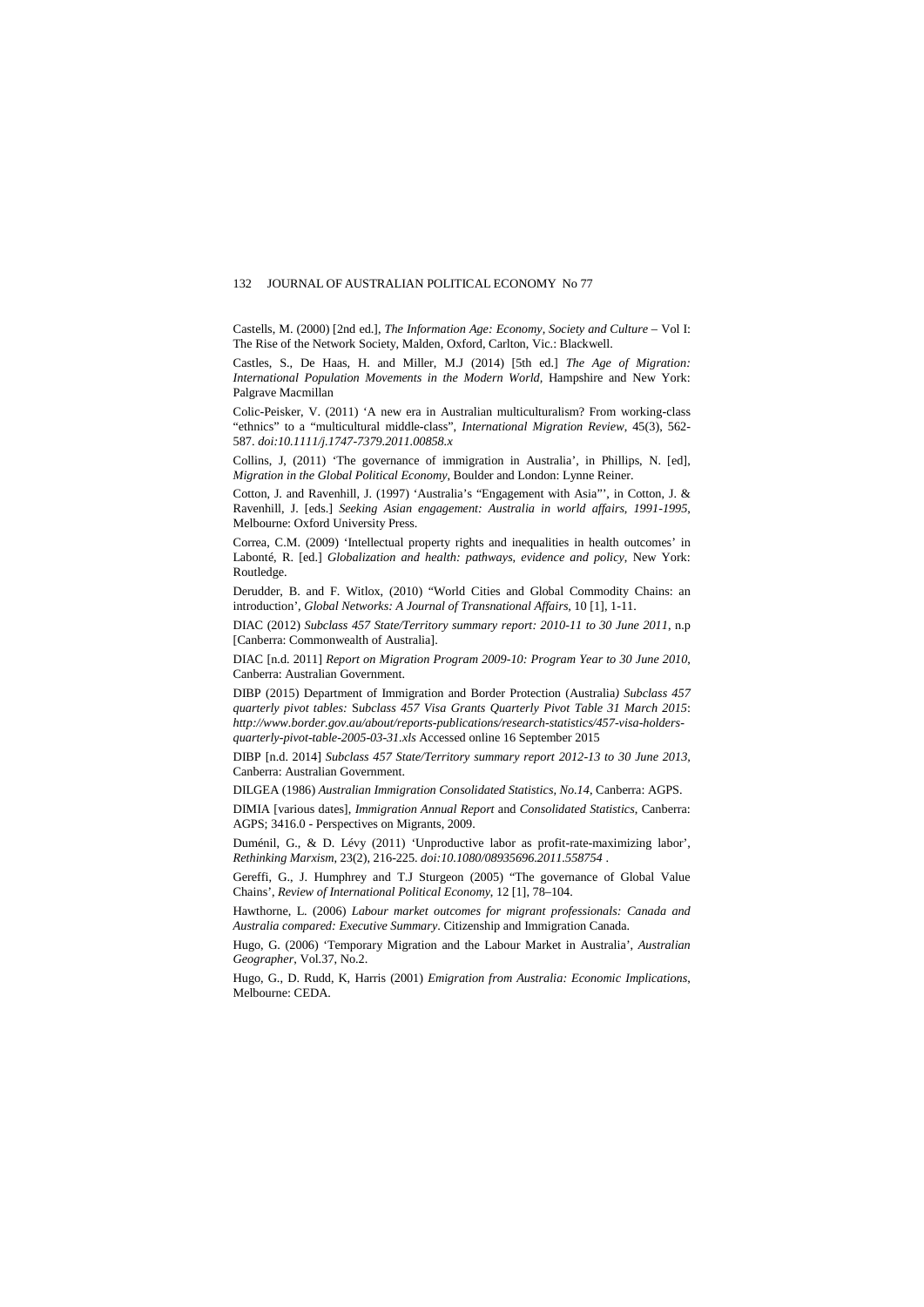ILO (2013) *Global Wage Report 2013/13: Wages and Equitable Growth*, Geneva; International Labour Office.

Jöns, H. (2009) 'Brain circulation and transnational knowledge networks', *Global Networks*, 9 [3], 315–38.

Kay, A. and Williams, O.D. (2009) 'Introduction', in Kay, A and Williams, O.D. [eds.] *Global Health Governance: Crisis, Institutions and Political Economy*, Accessed 3 October 2015, Online: *http://www.palgraveconnect.com/pc/doifinder/10.1057/9780230249486*.

Konzelmann, S., M. Fovargue-Davies and G. Schnyder (2012) 'The faces of liberal capitalism: AngloSaxon banking systems in crisis?' *Cambridge Journal of Economics*, 36 [2], 495-524.

Labonté, R., Blouin, C. and Forman, L. (2009) 'Trade in Health', in Kay, A. and Williams, O.D. [eds.] *Global Health Governance: Crisis, Institutions and Political Economy*. Accessed 3 October 2015,

Online:*http://www.palgraveconnect.com/pc/doifinder/10.1057/9780230249486.*

Ley, D. (2003) 'Seeking homo economicus: The Canadian state and the strange story of the business immigration program', *Annals of the Association of American Geographers*, 93[2], 426-441.

Locke, R. *(*2013*) The Promise and Limits of Private Power: Promoting Labor Standards in a Global Economy,* New York: Cambridge University Press

Lopez, M. (2000a) *The Origins of Multiculturalism in Australian Politics 1945-1975*, Melbourne: Melbourne University Press

Lowe, P. (2012) 'The Changing Structure of the Australian Economy and Monetary Policy', *Address to the Australian Industry Group 12th Annual Economic Forum*, Sydney, 7th March. Figures derived from Graph 1. Reserve Bank of Australia, Accessed 27<sup>th</sup> January, 2014, Online: *http://www.rba.gov.au/speeches/2012/sp-dg-070312.html*

Massey, D. G., Arango, J., Hugo, G., Kouaouci, A., Pellegrino, A., Taylor, J.E. (1993) "Theories of International Migration: A Review and Appraisal," *Population and Development Review,* 19[3], 431–66.

Marx, K. (1986) *Capital* vol.I Moscow: Progress Publishers

Mitchell, K. (2001) 'Transnationalism, neoliberalism, and the rise of the shadow state', *Economy and Society*, 30 [2], 165-189.

Milberg, W. (2008) 'Shifting Sources and Uses of Profits: Sustaining US Financialization with Global Value Chains', *Economy and Society*, 37 [3], 420-451.

Milberg, W., & Winkler, D. (2010) 'Economic insecurity in the new wave of globalization: Offshoring and the labor share under varieties of capitalism', *International Review of Applied Economics*, 24(3), 285-308.

OECD TiVA (Trade in value Added) database, June 2015 release and May 2013 release:

*http://stats.oecd.org/Index.aspx?DataSetCode=TIVA\_OECD\_WTO* accessed online 15 September, 2015

OECD, WTO, UNCTAD (2013) *Implications of Global Value Chains for Trade, Investment, Development and Jobs, Prepared for the G-20 Leaders' Summit, St. Petersburg* (Russian Federation) September, npp: OECD, WTO, UNCTAD, 6th August.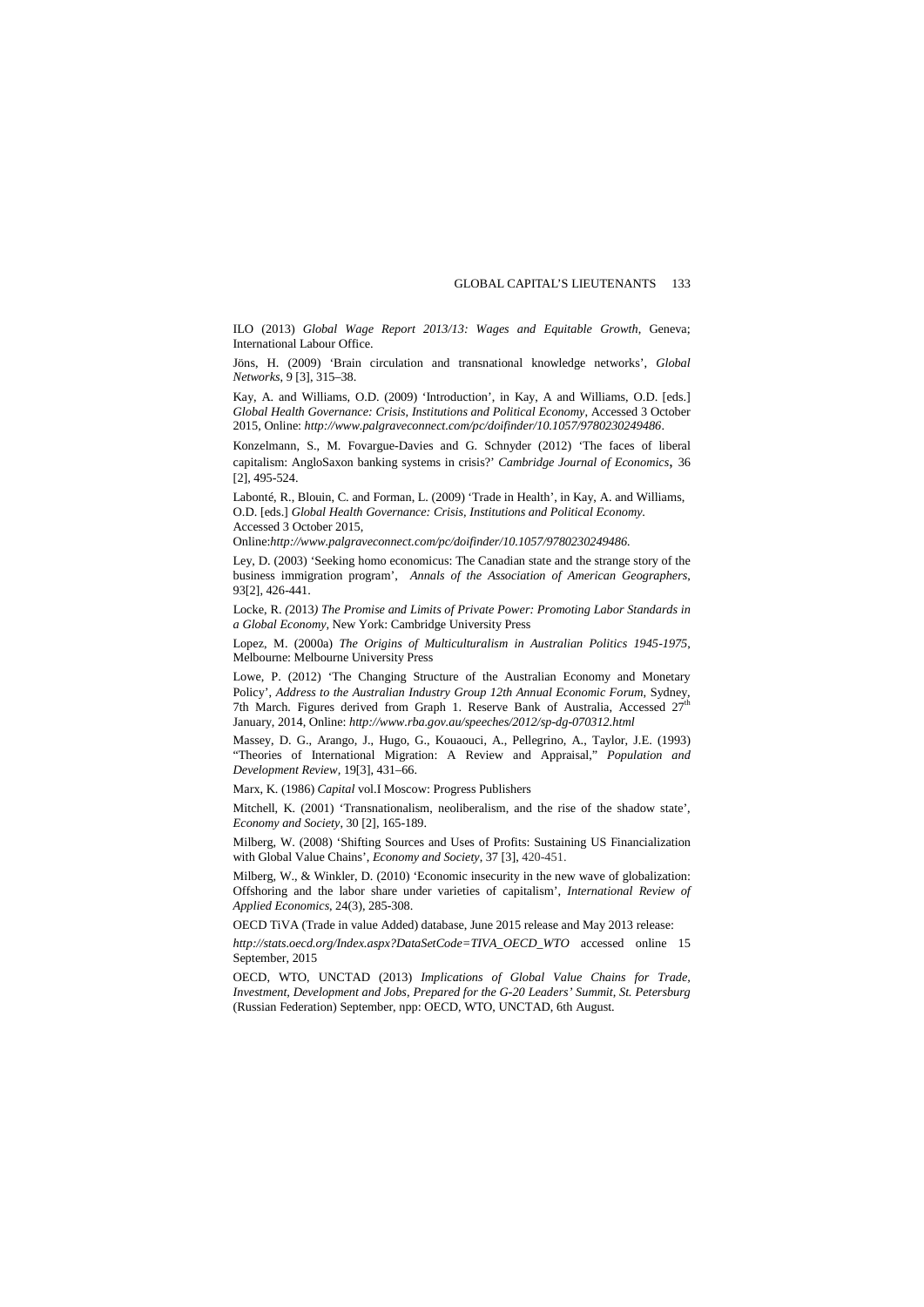Peetz, D. and G. Murray, (2012) 'The Financialization of Global Corporate Ownership' in Murray, G. and J. Scott [eds.], (2012) *Financial Elites and Transnational Business: Who Rules the World?* Northampton, MA: Elgar.

Peixoto, J. (2001) 'The International Mobility of Highly Skilled Workers in Transnational Corporations: The Macro and Micro Factors of the Organizational Migration of Cadres', *International Migration Review*, 35: 1030–53.

Phillips, N. (2016) 'Labour in Global Production: Reflections on Coxian Insights in a World of Global Value Chains', *Globalizations*, *DOI:10.1080/14747731.2016.1138608*

Pittman, P. (2015) 'Alternative Approaches to the Governance of Transnational Labor Recruitment', *International Migration Review*, [online first; no volume], 1-46. *DOI:10.1111/imre.12164*.

Parnreiter, C. (2010) 'Global cities in global commodity chains: exploring the role of Mexico City in the geography of global economic governance', *Global Networks,* 10 [1], 35-53.

Phillips, J. (2007) 'Temporary (long stay) business visas: subclass 457', *Research Note*, 21 February 2007, no. 15. Canberra: Dep't of Parliamentary Services, Commonwealth of Australia

Robertson, S. (2014) 'Time and Temporary Migration: The Case of Temporary Graduate Workers and Working Holiday Makers in Australia', *Journal of Ethnic and Migration Studies*, 40 [12], 1915–33. *http://dx.doi.org/10.1080/1369183X.2013.876896*

Robertson, S. and Boese, M. (2015) 'Temporary migrants are people, not 'labour', *The Conversation*, September 4, 10.23am AEST. Accessed online September 5<sup>th</sup>, 2015 at: https://theconversation.com/temporary-migrants-are-people-not-labour-46941

Saad-Fihlo, A. (2014) 'The "Rise of the South": Global Convergence at Last?' *New Political Economy* 19 [4], 578-600. *DOI:10.1080/13563467.2013.829432*

Sanderson, M., Derudder, B., Timberlake, M. and Witlox, F. (2015) 'Are world cities also world immigrant cities? An international, cross-city analysis of global centrality and immigration', *International Journal of Comparative Sociology*, Accessed 15 September 2015 [first online]: *DOI: 10.1177/0020715215604350*

Sassen, S. (2001) [2nd ed.], *The Global City: New York, London, Tokyo,* Princeton, N.J: Princeton University Press.

Sassen, S. (2006) *A Sociology of Globalization*, New York: W.W. Norton.

Smith, A., Rainnie, A., Dunford, M., Hardy, J., Hudson, R. and Sadler, D. (2002) 'Networks of value, commodities and regions: reworking divisions of labour in macroregional economies', *Progress in Human Geography*, 26 [1], 41–63.

Vind, I. and N. Fold, (2010) 'City networks and commodity chains: identifying global flows and local connections in Ho Chi Minh City', *Global Networks,* 10 [1], 54-74.

Wilks, S. (2013) *The Political Power of the Business Corporation*. Cheltenham, UK and Northampton, MA: Edward Elgar.

Woodley, N. (2015) 'Federal Government announces changes to 457 skilled visa program after review into rorts and abuse', *The World Today*, 18<sup>th</sup> March. Accessed online 25<sup>th</sup> November 2016. at: http://www.abc.net.au/news/2015-03-18/federal-government. 2016, at: http://www.abc.net.au/news/2015-03-18/federal-governmentannounces-changes-to-457-visa-program/6328900 abc.net.au